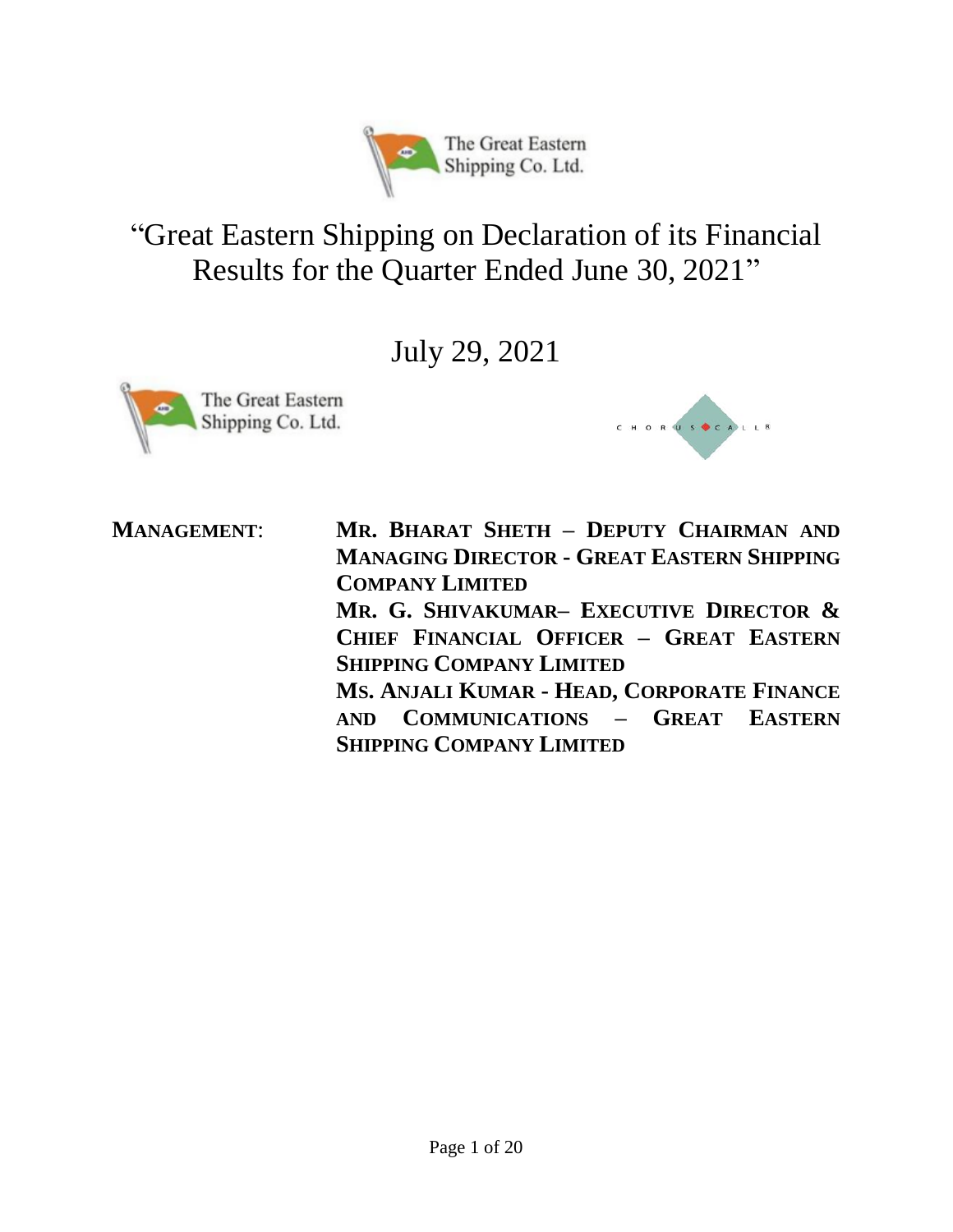

**Moderator**: Ladies and gentlemen, good day and welcome to the GE Shipping earnings call "On Declaration of its Financial Results for the Quarter Ended June 30, 2021. At this moment, all participants are in listenonly mode. Later we will conduct the question and answer session when the presentation concludes. If you have any technical difficulty please use the assistance icon present at the bottom left of your screen. I now hand over the proceedings to Mr G Shivakumar, CFO and Executive Director at the Great Eastern Shipping Company. Thank you and over to you Sir!

**G Shivakumar:** Thank you Aman. Good afternoon everyone and thank you for joining us for this Q1 FY2022 results conference call. I hope all of you are well and keeping safe.

> Let us start with the presentation first. Before we start, we may make some statements which are like forecasts. Please remember that shipping markets are very uncertain, freight and asset prices are extremely uncertain please keep that in mind when you hear what we have to say.

> Let us take a look at the results first. I hope you would have had a chance to see those results. These are the reported numbers. We will also come to what we call the normalized numbers. So on a standalone basis; we have reported net profit after tax of 99 Crores for the quarter as opposed to a PAT of 465 Crores in the same quarter of the previous year.

> On a consolidated basis, we have reported 12 Crores as a profit versus 468 Crores in the corresponding quarter of the previous year. Now let us look at what this looks like on a normalized basis because we have had some of the usual currency and derivatives impacts.

> On a standalone basis our normalized profit goes up from 99 Crores to 134 Crores still 70% down from the same quarter of the previous year and once we look at the markets and how they have moved in between Q1 FY2021 and Q1 FY2022, that will explain this difference.

> On a consolidated basis the profit has dropped from 423 Crores to 85 Crores on a normalized basis. The significant event of the quarter is the increase in the net asset value. The net asset value which was at about Rs.490 as of March 31, 2021 has now gone up to Rs.540 that is Rs.50 or about a 10% increase in the last three months. This is due to a significant increase in the price of assets whether it is bulk carriers or tankers or gas carriers in the last quarter and we will look at how the asset prices have moved also.

> On a consolidated basis, also the movement is similar by approximately Rs.50 per share. Just to remind you of our fleet profile we have 46 ships currently with a total carrying capacity of just under 3.7 million deadweight of which 27 come under the category of crude and product carriers, 5 are gas carriers and we have 14 dry bulk carriers as well.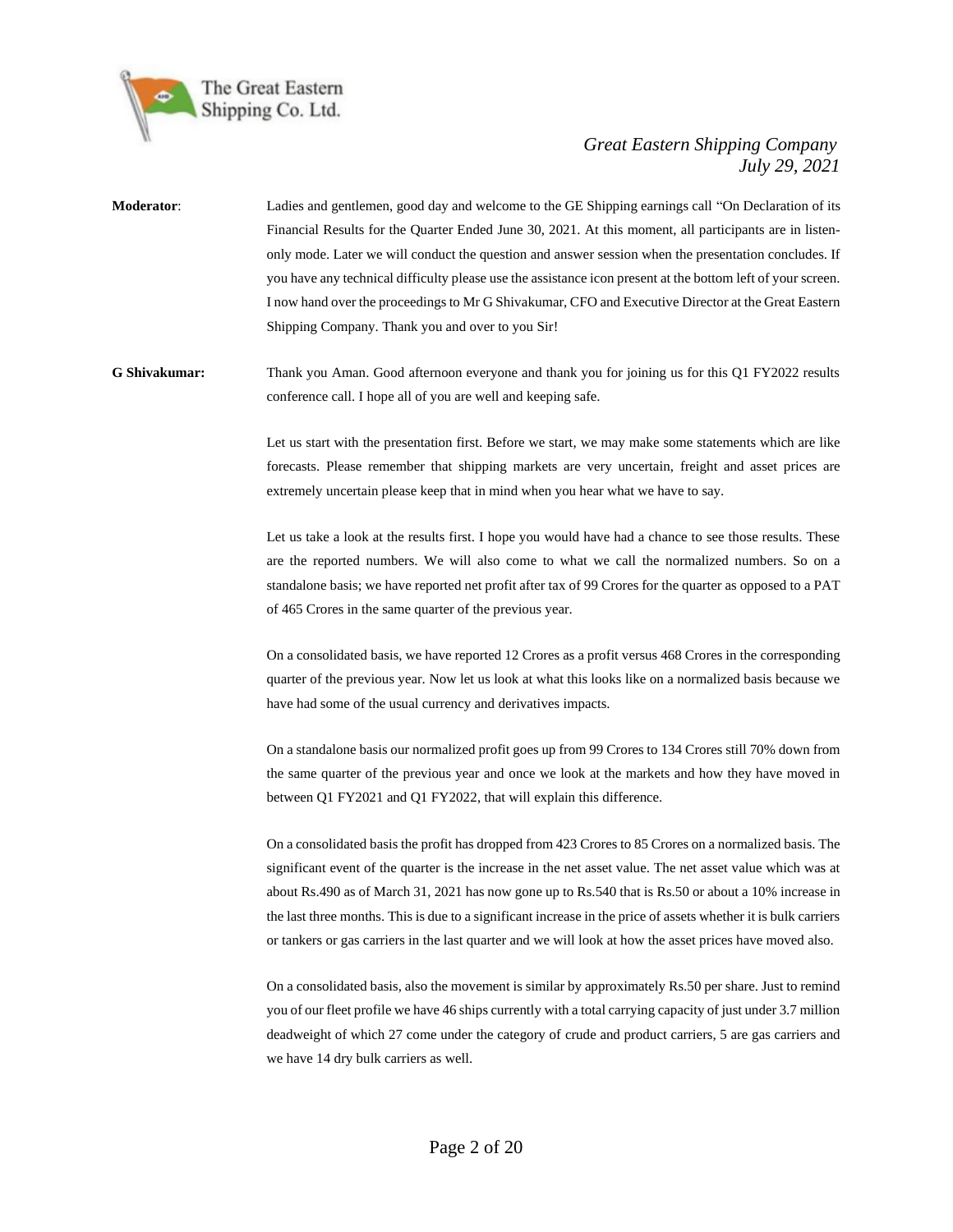

Let us see what happened in each of the individual sectors that we operate in and here you have on the left side the Suezmax earnings chart. These are not ours. These are the market averages. You see the blue line represents how the market was in the last financial year and you can see that the first quarter of last year was of course spectacular because of the huge oversupply of oil which we had through the month of April and part of May and therefore we had very high earnings so FY2021 Q1 average Suezmax spot rates were at about \$48000 a day in contrast you have this quarter April June 2021, which has an average of below \$5000 a day which is a drop of 90% and that is a reminder of what can happen in the shipping market.

On the MR side, which is on the right side, the MR product tankers the market was more or less similar. We had an average of about \$26000 last year and this year in the first three months of this financial year the average was little under \$7000 which is about a 74% drop. Now what led to this basically refinery runs remain 5% below the pre-COVID levels. The crude trade itself remains 10% below what it was before COVID. So that is at the very end of 2019, January 2020.

OPEC plus had held back crude supply in order to support the higher price. They have now reached an agreement to start releasing oil back into the market increasing by about 400000 barrels per day every month so hopefully that should help improve the availability of crude oil to carry and while the trade has collapsed we have had significant supply growth from new buildings and we have had the floating storage release, which has happened over the last one year or so. Last year you remembered that the floating storage took up about 10% of the fleet in May last year and that has been coming down. We are still at about 4% to 5%.

Also despite the poor freight market and very strong scrap prices, scrapping still remains slow. 1% or less of the tankers have been scrapped in this six month period despite very, very poor earnings, which are just about operating expenses.

Coming to dry bulk, which is one bright spot and it is almost the exact opposite of what has happened in tankers. We had a very poor first quarter last year. This is the Capesize graph you are seeing and the Capesize earnings you are seeing in that table. Capesizes average below \$10,000 a day in April to June 2020. In April and June 2021, they averaged \$31000 a day and you can see that the blue line which was pretty low in the first quarter and then recovered later and this year April it just started off at a very high level. It is at above \$30,000.

More than the capes the sub-capes which is the Kamsarmax and Panamax and the Supramaxes have done very well. They were not almost the same as a Capesize bulk carrier and the reason for that is the second point here which is that the demand for minor bulks, which is commodities like bauxite, limestone, clinker those kind of commodities which typically are carried on smaller vessels, smaller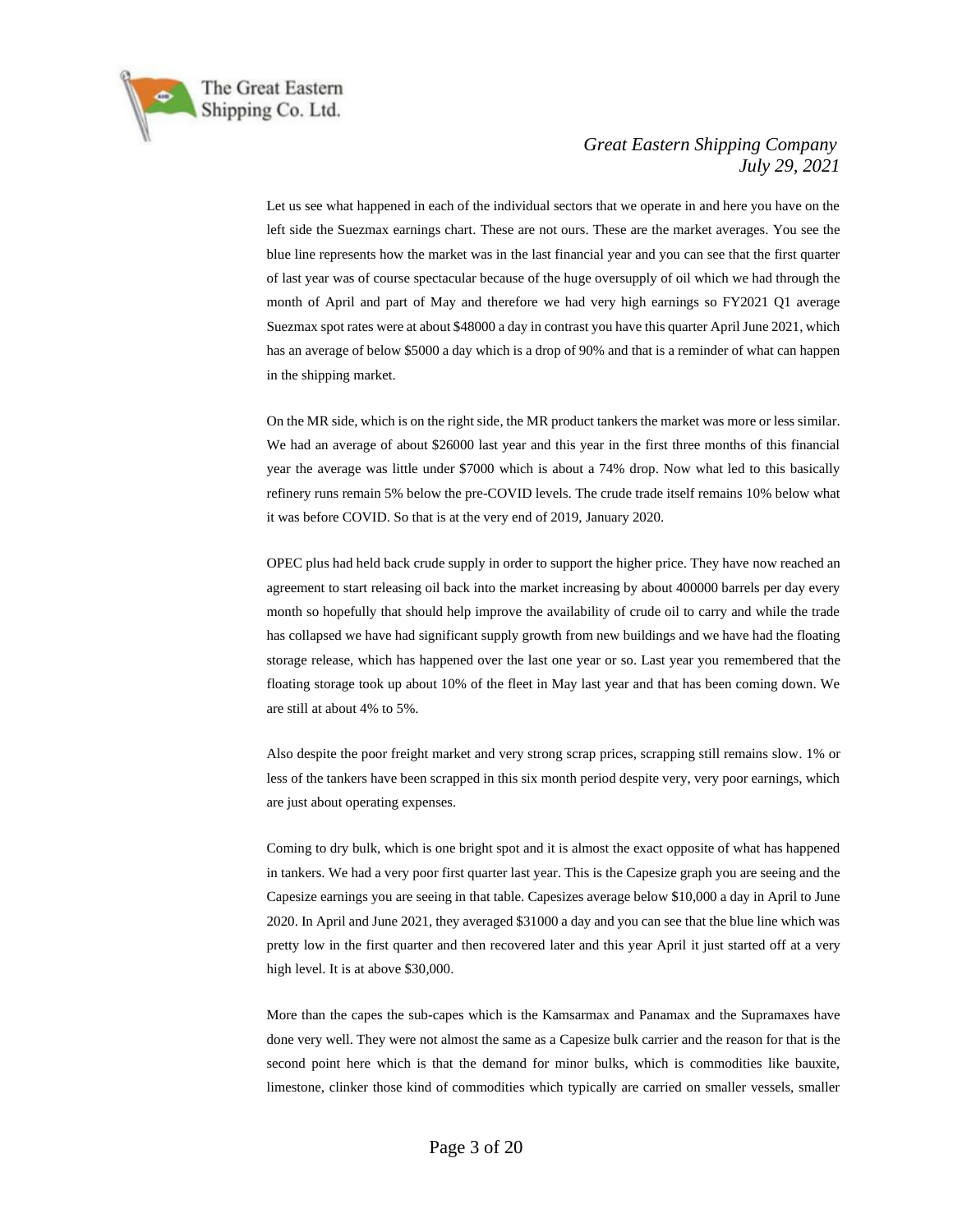

than Capes, the demand for those has grown faster and therefore the demand for smaller vessels has been growing faster than that for Capesizes. It is mainly dependent on iron ore and coal transportation.

Also as a result of the sudden surge in cargoes in dry bulk port congestion has increased pulling in a lot of supply and tightening the market further. Currently the port congestion stands at about 5% which is its highest level since 2014, so all of this has served to tighten the market. The market continues to be at around \$30,000 a day whether it is Capesize bulkers or Kamsarmaxes or Supramaxes.

Moving to LPG, the quarter was more or less in line with what it was in the previous quarter in terms of averages. So last year the spot market averaged \$33,000. While this year it averaged about 8% higher rate about \$35,500. It is currently a little lower than that. The spot market is probably around \$15,000 to \$20,000 a day. Of course, our ships are all on time charter. so they do not directly get affected by the spot rates.

Again, there was a lot of congestion in the VLGC sector in December-January especially at the Panama Canal. This has eased. So the supply situation has eased a little bit despite that the rates have been reasonable. US LPG exports have suffered a little bit because local demand for LPG has increased and they have been drawing down from inventories for exports so they will have to rebuild the inventories.

Coming to the fleet supply situation, we have been showing this chart to you for a few quarters now and the order book keeps reducing. The dry bulk order book is now at 5.6% and the product tanker order book is now at 6.6%. It is at its lowest level since we have records. The database goes only up to January 1996. So it is a lowest since then so we do not know how many years before that we have to go.

The crude tanker order book has been building up in recent months. People have been ordering crude tankers. So it is built up but it is still at only 8.6%. It is at its lowest for the last eight years. Let us see what happened to asset prices and this is a bit of a conundrum here. You can see the crude tankers chart which is a top left side which is a Suezmax Crude tanker. Between January 2021 and July 2021 earnings have been only around operating expenses. So probably not even covering basic interest cost even at the current very low levels of interest; however, the asset prices have gone up by 10% in this six month period.

The product tankers have also gone up in price but not to that extent as crude tankers. Dry bulk is much more easily explainable. The asset prices have gone up between January and July by 40% to 50% depending on the age of the ship so at the more modern end probably 30% and at the older end more than 60% or 70%. This has been the movement in the asset prices but at least that is explained by what has happened to earnings but the tankers it just does not explain why prices are going up like this, except of course that new building prices because of high steel prices, have gone up and because of high steel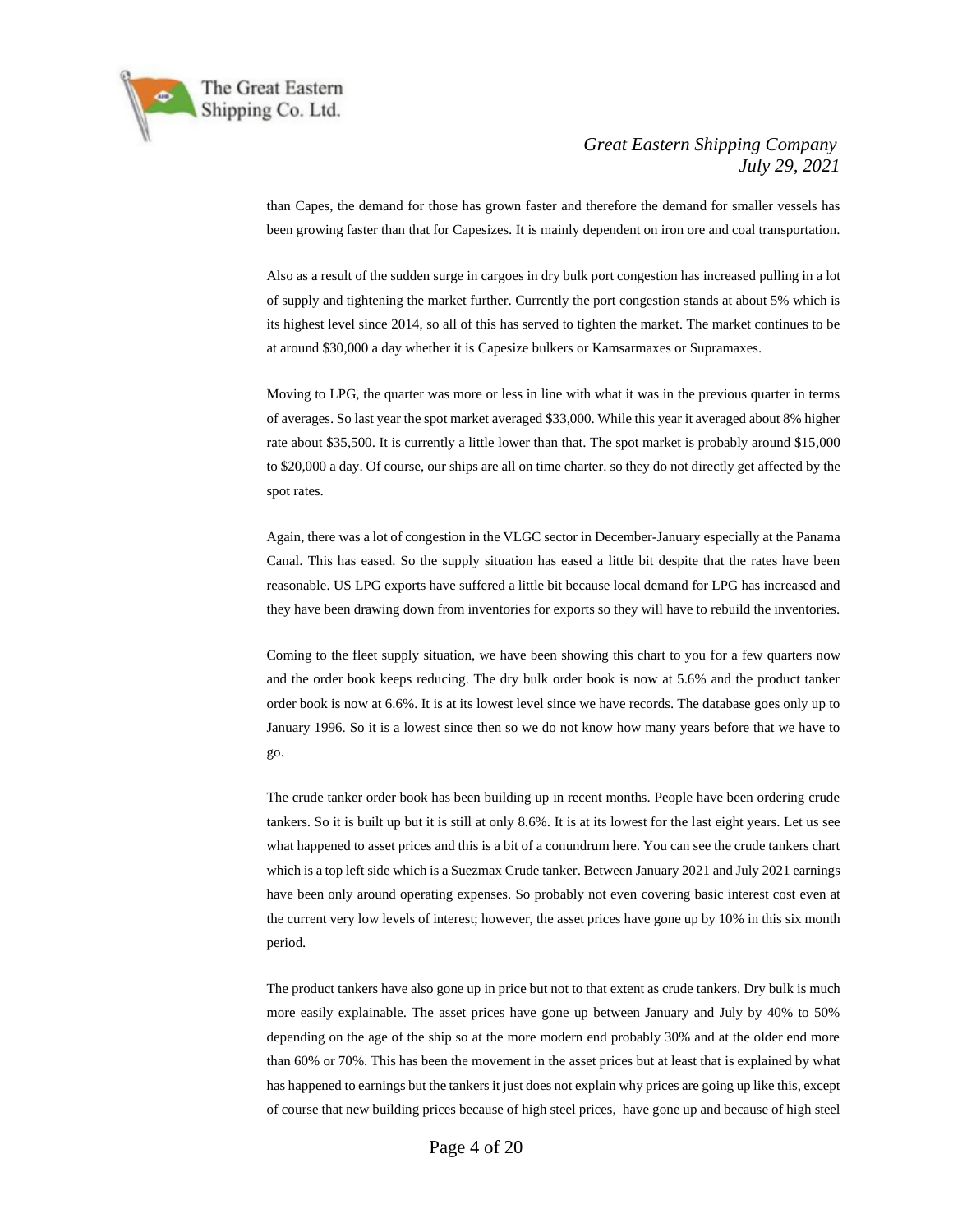

prices, scrap prices have also gone up and they have gone up from probably \$450 per tonne to \$600 per ton and maybe even more and that is a big increase in scrap prices which is pushing up the prices of ships as well. LPG has been more or less flat maybe 5% higher over the last six months.

Coming to the offshore business Great Ship India Limited. This is again a chart that we have shown for a long time. There are a lot of cold stacked rigs which have been cold stacked for more than three years, you can see the number at the bottom which is 60 rigs which have been cold stacked for more than three years and the reason we look at cold stacked rigs is because it will take a significant amount of investment to get them back into operation. So you can actually consider that these rigs may probably not come back into service unless the market becomes extremely strong from here. They will probably not be counted as part of the effective fleet supply at all.

We are not yet seeing this really reflected in our pricing as it has not gone up in any big way. Hopefully, this will just like the low order book for ships at some point in time when the demand picks up; we will see an additional tightness because of the lack of supply of assets. We are seeing some pickup in the utilization for jack up rigs. Again this is not our rigs. This is global utilization as reported by industry reports.

So utilization has picked up from very low 60s which it was at the beginning of this year to about 66% that is the green line. We are up from about 61%, 62% to about 66%, which is not bad. We are getting close to where we were in January 2020 where the market was looking quite good, which seems to be on its way to good recovery before we were hit by COVID. Let us see if this trend continues.

Coming to repricing, we had two rigs which came off contract between March and April. The Greatdrill Chetna and Greatdrill Chaya. Greatdrill Chetna has gone back on hire in June onto a new three-year contract. The Greatdrill Chaya still remains without a contract. We have however bid that rig into a tender. The tender has opened. It is for a three-year contract and we are L1 in that tender. So we hope that there is a good chance of getting that contract and we will be able to go on to the contract immediately after the monsoon. As you know we cannot go on to a contract during the monsoon in the West Coast Fields. So if we get that contract, the rig will go on hire after the monsoon.

So that is the one rig which is showing here in H1 FY2022. We have seven vessels also which are up for repricing of which four are already off their current contracts, four have been bid into contracts with ONGC and hopefully when the tenders open we will land some more contract coverage for those vessels. apart from that the next rig which is coming up for repricing in about May 2022 and then the next one after that is in May 2023.

Now we thought we should update you on what initiatives we are taking on the environment. We voluntarily published our first ESG report this year and I hope you would have taken a look at it because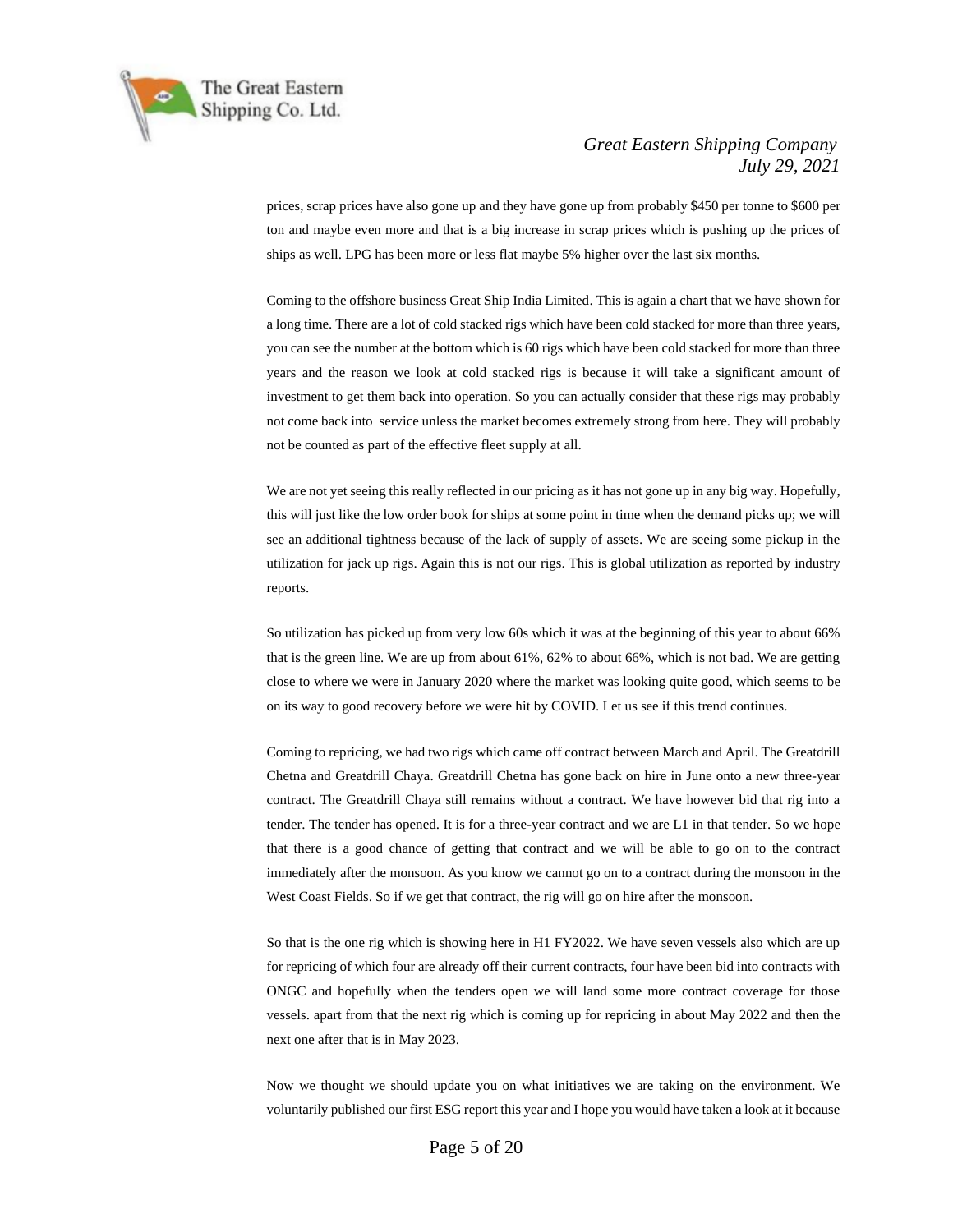

we have given some very extensive information on all the things that we are doing and all the data points on our environmental initiatives. So it is part of our annual report, which we have released about a month ago for FY2021 and I think you will find it an interesting read.

Second is we have established a working group to study on alternate fuels and fuel optimization technologies in view of the IMO emission reduction targets and we hope that we will be able to make some headway on that in the next few quarters.

Third point is on the low sulfur emissions. After the January 2020 IMO mandate on switching from 3.5% sulphur to 0.5% there has been of course a drastic reduction in the Sox emissions using a mixed strategy of scrubbers and low sulfur fuel oil.

Finally, this is something that i would refer you to we have created an ESG profile of our company based on certain ESG metrics. This profile is available on our website under the sustainability tab and I would request you to take a look at it. It is quite interesting. Among the things that we have done to save energy on our vessels, we have energy saving devices/work done and we can go into detail on these separately if you want to have an explanation on them. The high-performance paint basically is applied on the ship's hull in order to reduce friction when it is sailing and therefore to improve the efficiency, basically of streamlining the ship and reducing your fuel consumption.

The Mewis duct, the propeller boss cap, the ecocap, all of them help to make the propeller more effective and therefore reduce the power loss while that it is providing to the ship and therefore help to reduce the fuel consumption. The LED lighting is something which makes a very small difference to the overall consumption of the ship but we think that every little bit counts so we are doing whenever we get an opportunity. We are changing all the lighting on the ships to LED lighting just so that you can save these little fractions of fuel and help to improve our record on emissions. The rudder bulb and the pre-swirl fins also help to make the propellers more efficient.

Coming to financials, there is just one slide actually, the stock price to NAV. So the stock continues to trade at a discount to net asset value. This is based on the price as of yesterday. So it is a little lower today. So we continue to trade at a significant discount to the net asset value. So that brings me to the end of the presentation, and we have more slides for you in the presentation, which has been uploaded for the usual data that you look for so it is available in the uploaded presentation on our website. So you can feel free to take a look at that.

We did not want to waste too much time going through the presentation here. We would like to have as much time as possible for discussions and Q&A so that we can explain our strategy and you can ask us more questions on the markets etc. Thank you.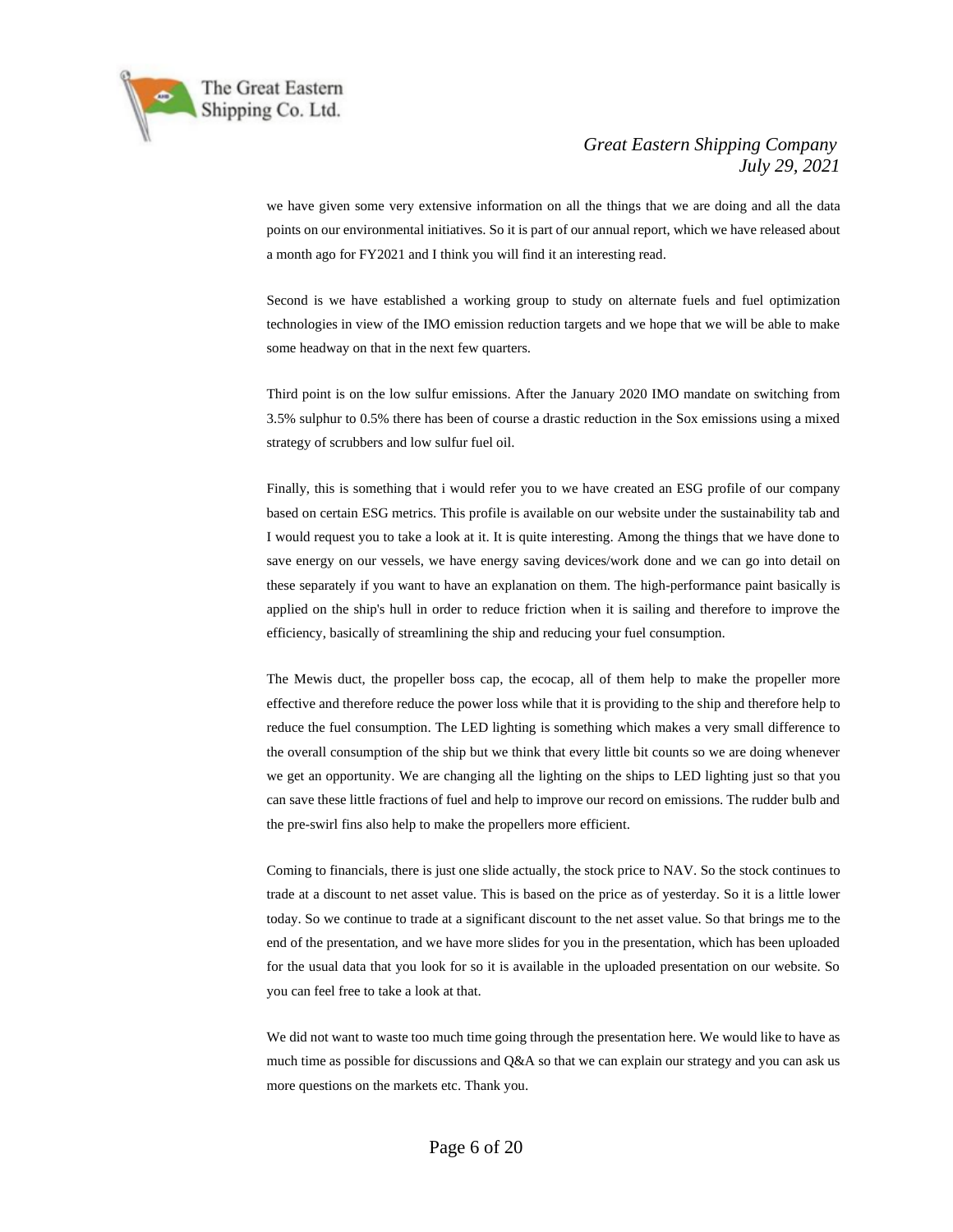

- **Moderator**: Thank you very much. We will now begin the question and answer session participants may ask their question by clicking on the raise hand icon on the toolbar or on the Q&A tab on the left of your screen. When it is your turn to ask a question an operator will announce your name, unmute your lines so that you can interact with the speakers. Ladies and gentlemen we will wait for a moment while the question queue assembles. Our first question is from the line of Saravanan Balakrishnan from Lead India Academy. Please go over.
- **S Balakrishnan**: Thank you very much. Firstly, good set of numbers. So my first question is regarding the SCI divestment. So recently I heard Safesea group has also got approval for bidding for government's development of SCI. So I presume due to some procedural delays so it may even become next year. So provided, if we were able to successfully bid for SCI so how do you think the industry dynamics will change? That is one and the second question is that is again 900 Crores of sales tax dispute that we have pending right now so any reason why this number goes up every year with regard to that.
- **G. Sivakumar**: Mr. Sheth, would you like to take the SCI or shall I take it?
- **Bharat Sheth:** You can take it. I can take it, does not matter.
- **G. Sivakumar:** Let me take the easier one first the sales tax. The sales tax thing is that it is a recurring issue. It comes up and some years you get a demand for it. What we provide is a service and I think it is fairly clear that we are providing a service and it is on the offshore side and unfortunately, we have got demands for like a sales tax. So it will go up and it is you know it goes with the business and we will have to deal with it. We are dealing with it appropriately and we are fairly confident on our stand on it. With regard to Shipping Corporation, we have decided not to put in a bid for SCI. We looked at it and we thought that you may be aware that we are fairly risk averse and we have very specific risk parameters especially with regard to the balance sheet. As it stands, we have decided not to put in a bid. So we have not put in our expression of interest and we are not in that process as of now.
- **S Balakrishnan:** Sir another question that I have regarding the capital allocation front is that, so if we just look back over last five years right, so NAV has definitely gone up so where we have taken multiple contrarian decision in terms of buying different assets so I just want to get this from a long-term view, what is the ultimate endgame like now since the industry has almost consolidated right even in one of your earlier concalls so you mentioned that almost a lot of existing capacity has gone out of the market. So how do you see this evolving going forward like in terms of sales as well as the industry structure itself? So will it be more of like again more of asset buying or is there a substantial unlocking that could happen due to the structural changes that is happening on the ground?
- **G. Sivakumar**: Sorry I did not quite get that on the consolidation. So there has been no great consolidation in the industry. It is a very fragmented industry. The commodity transportation industry is very fragmented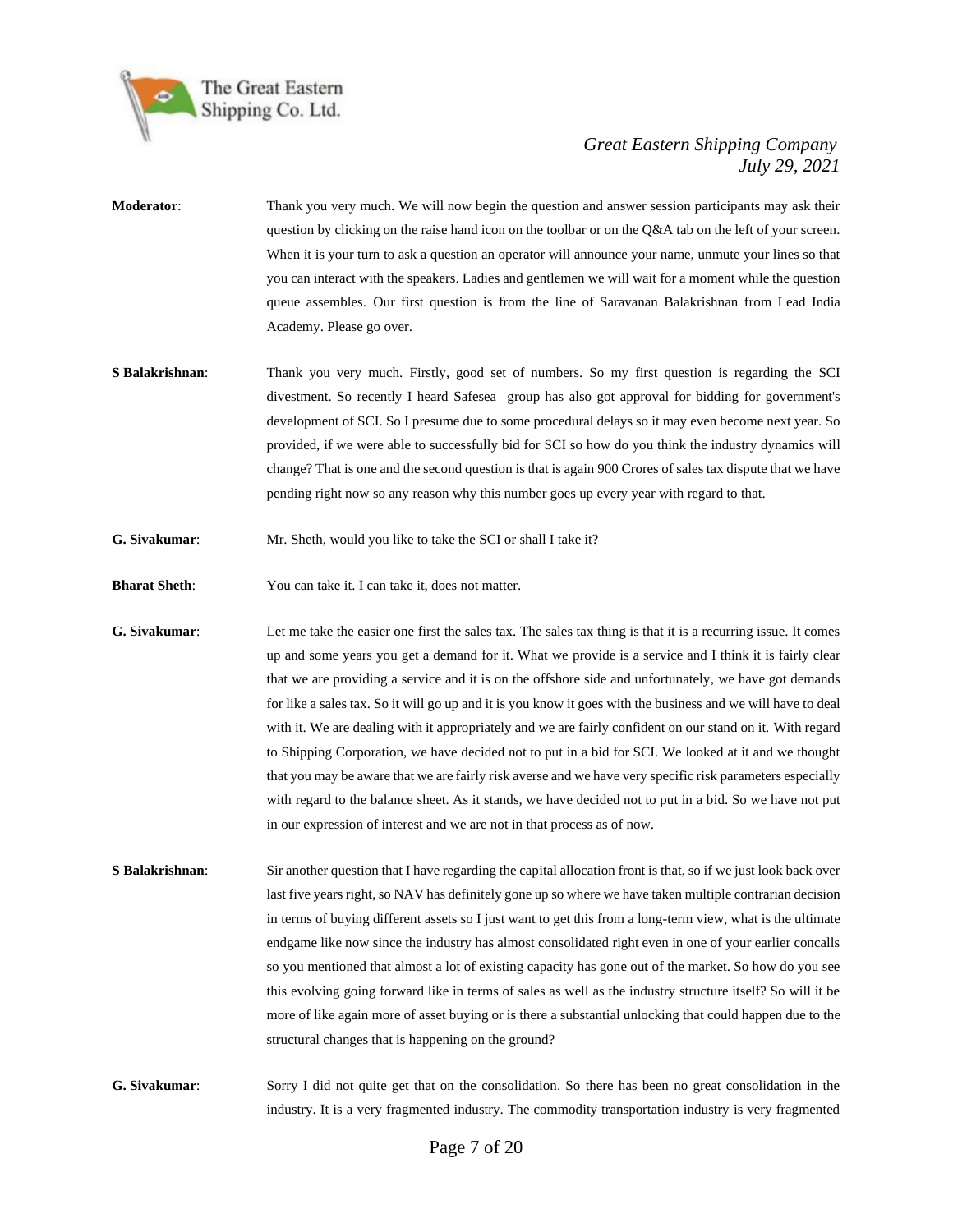

and probably the top 20 players do not control more than or top 10 players do not control more than 20% to 25% of the fleet and the rest is very fragmented. So consolidation does not really help. You do not get pricing power, everybody is a price taker in the business whether you have 30 ships of a particular kind or whether you have one ship of that kind if you meet the quality requirements of the customer, you get the same price. So there is no pricing power available. With regard to the net asset value good that you asked the question and I should have mentioned this earlier. We changed our approach towards investments starting in 2016 and as you mentioned contrarian investments. As it stands today and we do this at the end of every quarter because you can get a price for each asset. As it stands today as of end of June 2021, our investments of about \$530 million in total that we have made between 2016 and now, are giving an average unlevered IRR of 16.5%. That is dollar unleveraged IRR. So it has worked for us. We think that kind of strategy works, contrarian investments, sometimes you get lucky and you get a really high IRR like 16.8%. Our target, was 10% to 15% and we have done better than that but I did not quite understand what you mean by going forward on what we are expecting?

- **S Balakrishnan**: Going forward in the sense that since now in this whole segment there are two listed players who control almost 80% plus approximately revenues in this space as now. Since SCI also getting divested which most probably will be taken over by another private player so do you see this could again alter the dynamics moving forward or like it is going to again remain consolidated with the top five ten players?
- **Bharat Sheth**: There is nothing. So let me come in here. Basically, the way Great Eastern is positioned is you know we do a lot more international business than domestic business and I guess that trend will broadly continue so and as the CFO just said you know ours is a very fragmented industry I believe it will remain fragmented and we will just be opportunistic players and I think so there is nothing like an endgame. What we hope is that we are able to replicate our success on capital allocation that we have seen over the last five years and so long as we can keep churning that out I think that is a phenomenal dollar return and I will be more than happy if this can be sustained over multiple decades because think about it once you leverage right? Our average cost of debt at the moment is 3.5% and the moment you lever the transaction which we do we are then talking about returns in dollar terms in excess of 25% to 30% on invested capital. So that is very, very high number and if we can sustain that nothing like it.
- **S Balakrishnan**: One last question then I will come back in queue. So there is some EEXI compliance that is coming from 2023 so where again we are preparing for the compliance that is kicking in the next couple of days so how is that coming up?
- **G. Sivakumar**: We have just completed an internal study on EEXI that becomes effective from January 1, 2023 and it is actually your first annual survey, which you have to do from January 1, 2023 where it kicks in and having analyzed each of our 46 assets, we do not see any challenge at all in meeting the criteria.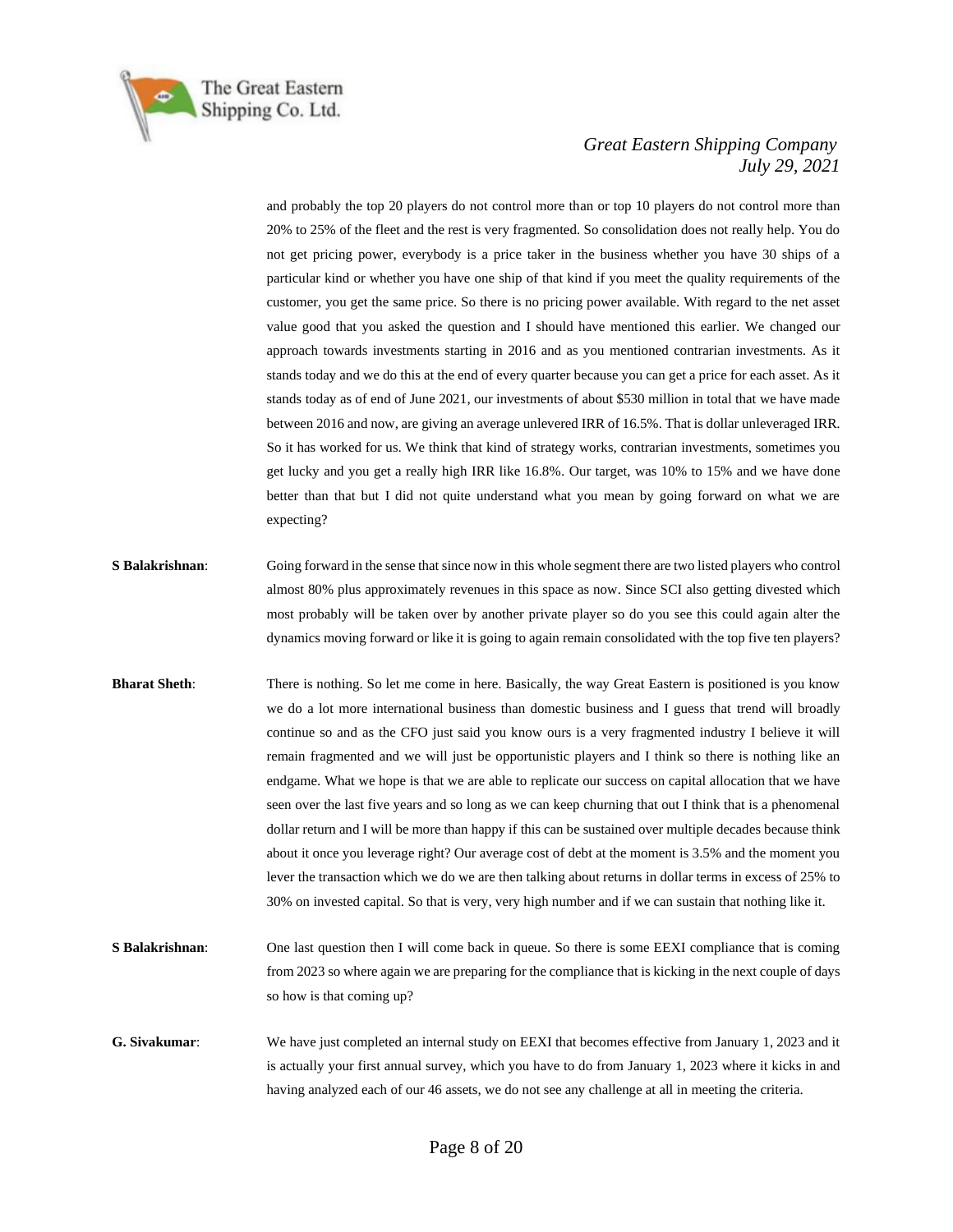

**S Balakrishnan**: Thank you so much. That sounds great.

**Moderator**: Thank you. The next question is from the line of Archan Pathak from Centra Advisors. Please go ahead.

- **Archan Pathak**: Good evening and thank you for the opportunity. In the last quarter, when the concall happened when the tanker prices were starting to build up Mr. Sheth told us how the greed has been overtaking the logic and but you still told us that you expect the prices to correct in the near coming future and are waiting for the right opportunity to make the capex but since then even though the freight rates have remained quite weak the asset prices have risen even more and now if the demand returns the freight earnings will starts to improve and that will again raise the asset prices to another level. So what I want to know is do you think or do you feel like you missed the opportunity of the capex or do you see one coming in the nearby future? Basically your outlook on the asset prices in the near term?
- **G. Sivakumar**: Let me tell you so on tankers about a quarter ago, with earnings at 31-year lows clearly we were expecting values to correct. Now even with the benefit of hindsight, a quarter ago prices were too high for us and we would not have bought those assets even with the benefit of having that. Today, when we think about it we are obviously very surprised that asset values have continued to rise rather than come down but there is obviously a lot of factors that is driving it and clearly the big one is liquidity and very low interest rates. Now these things can correct pretty quickly and if we want long term to be continuously having the success that we had in the last five years I think we should not break away from that discipline. So whilst we would love to have asset prices come off they have surprised us by remaining strong but I do not say that we have missed buying ships because even when we look back, we would not have bought at those price points. We just do not think we could have delivered a return and these things have a momentum right, so in a strong momentum, yes you can deliver returns but if we break the discipline of price points then at some point we will get back to the old days when as you know Great Eastern had to take in significant impairment and we just never want to be in that position again.
- **Archan Pathak**: Thank you for that. Another question just like SCI do we have any such inorganic expansion coming or any opportunity upcoming in the future?
- **G. Sivakumar**: Not at the moment, no.

**Moderator**: Thank you. The next question is on the line of Himanshu Upadhyay from PGIM MF. Please go ahead.

**Himanshu Upadhyay**: My first question was we have seen significant repricing or we on the assets on the offshore side, two jack up rigs and again vessels also we would have seen some repricing, so are we seeing the trend moving upward direction and blended if you can give how the rates would have moved on vessels and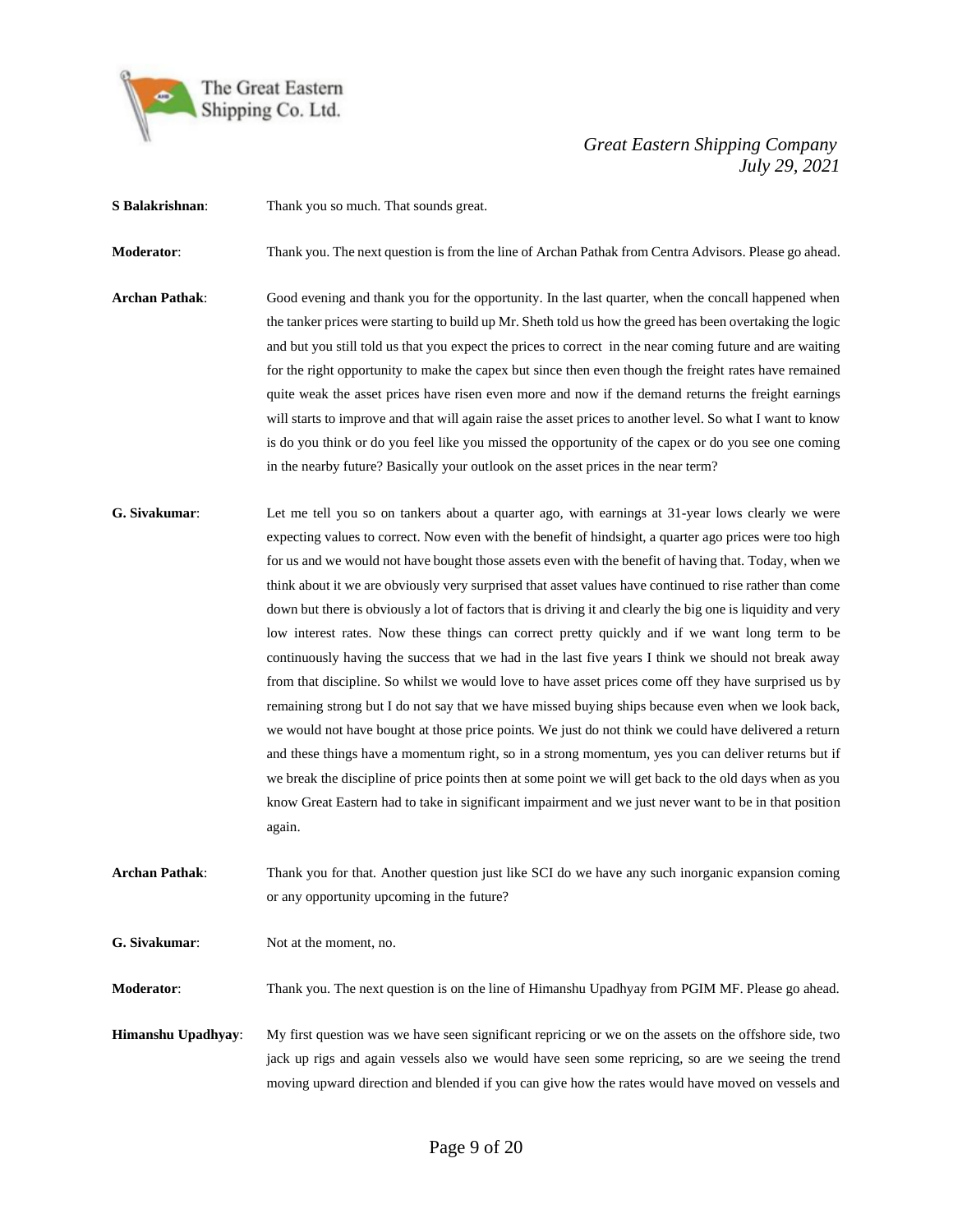

rigs, let us say from the prior contract to the new contract what we have won, not particular asset prices but let us say to what it was earlier and how much percentage improvement you would have seen?

- **Bharat Sheth**: On the boats actually there has been no improvement that remains a big disappointment and maybe it will improve but possibly with a time lag. On the rigs, we have seen somewhere between on the revenue side we have seen an improvement between 30% and 50% again albeit from a very, very low base and there we are seeing as I think the CFO showed in one of his slides a gradually tighter market in terms of utilization, what we are also seeing overseas be it in the North Sea or be it in West Africa or even be it in the Middle East, we are seeing jack up prices on the revenue side going up. It still has not translated to asset values but I think the worst is behind us in terms of asset values. So if revenue goes up then as night follows day, asset values must go up it has not happened yet but we think it must happen. What we need to see is this increase is sustained over the next few quarters. So we do not want it to be a flash in the pan but we think it is here to sustain and we would not be surprised if this increase continues for some time to come and especially now with oil prices having moved up from \$10, \$20 bucks to \$70 odd bucks I think there is a lot more feel good factor even with the customers.
- **Himanshu Upadhyay**: One more thing in the offshore annual report we have said that even if the longer term there can be issues but medium term we remain quite confident on the business okay or it can be a highly profitable type of statement. Can you elaborate what you are trying to say in your annual report on the offshore business?
- **G. Sivakumar**: I think the real message on the offshore business is that we believe as I have just really articulated I think that as the rigs come up for repricing there is a very good chance unless again heavens fall, there is a very good probability that the repricing will be higher and as I have just said with a time lag and we do not know what that time lag will be that you should see even an improvement in the boats' repricing.
- **Himanshu Upadhyay**: The voice was cracking or is my connection problem I could not hear the reply very clearly.
- **Bharat Sheth**: The broad thing is that even if in the long-term there are some challenges with regard to oil, we think there will be some tightening before that and therefore the tightening will be oil market balances and therefore, there will be a decent market for oil field services across.
- **Himanshu Upadhyay**: We had said about a medium term okay so for us medium term is five years plus timeframe?

**Bharat Sheth:** Yes, up to five.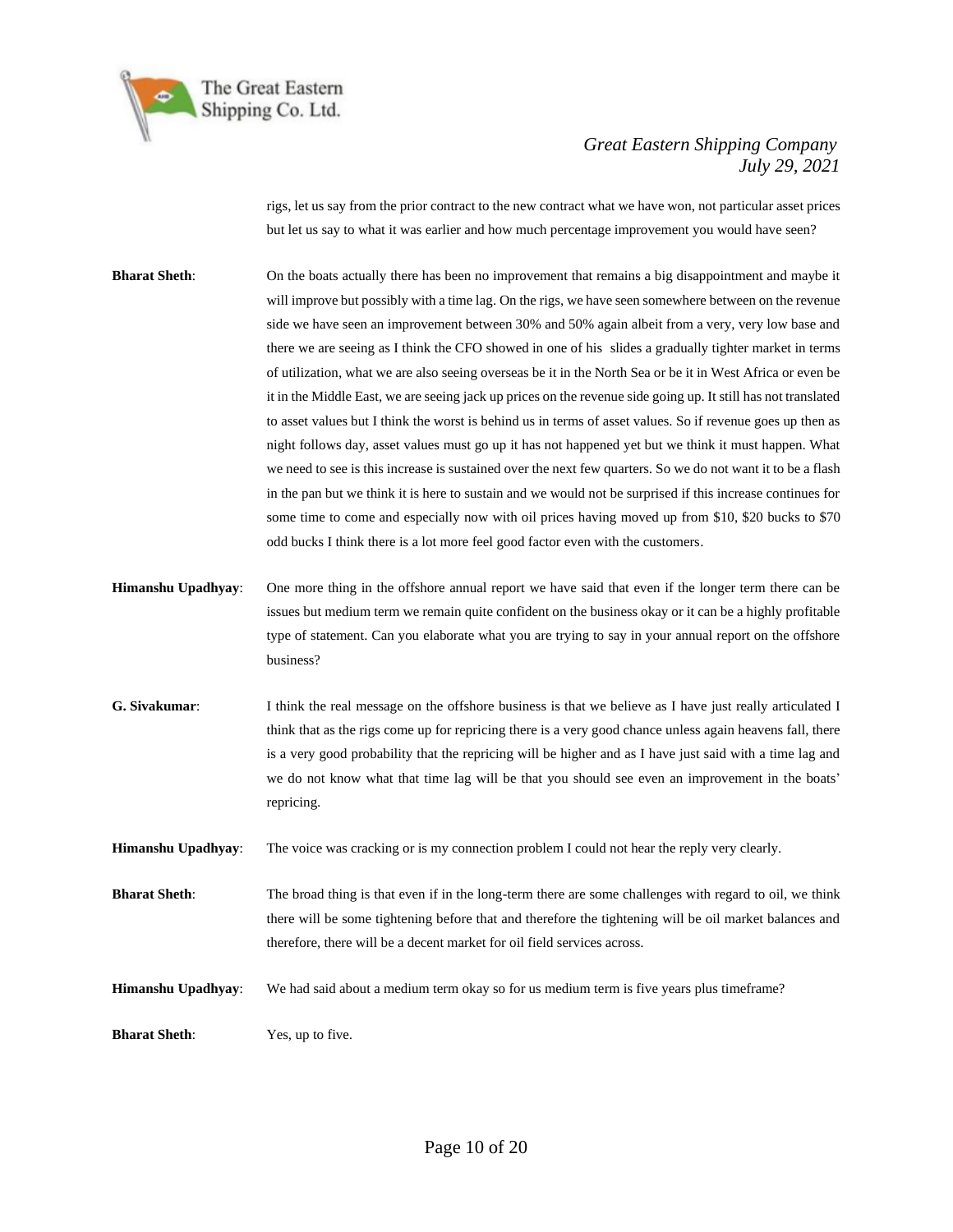

- **Himanshu Upadhyay**: One more thing, on the LPG if we look at the spot rates have been better, I think you said that they are not the best way to look at it because ours have been longer term duration of charters okay because our rates are 8% YOY down so how should I understand where we are on the charters.
- **Bharat Sheth**: The charters got repriced so we were on charters. We were typically on one year charters. The charters got repriced down in the earlier part of the year so that is the whole thing and these are charters which were fixed a few months back so not affected by the current spot market sentiment and by the way the current spot market is down to between \$15000-\$20,000/day.
- **Himanshu Upadhyay**: On this asset prices on the slide #25 where a lot of discussion happened and one of the questions also if we look at the five-year prices the same chart the least movement over last five years is still Suezmax only so that hundred moves to only 105 only okay and for various others it has moved 100 to 140 for dry bulk.
- **Bharat Sheth**: No, see it is a starting point, July 2016 was a pretty strong point in the cycle. You will see that July 2016 which was 100, by December 2016 was already at 85. It will depend on the starting point so we have just done five-year indexed values. I should have mentioned that it is an index values which is starting at July 2016 equals 100 so in dry bulk that was a low point of the cycle so there was really no way to go but up, in tankers it was in crude tank especially it was just coming off a very high point in the cycle which was in the beginning of 2016 and therefore it was sort of mid-cyclish and this 100 is only 105 now you are right, but it went down all the way to 85 and then it has recovered from there.
- **Himanshu Upadhyay**: One small thing this government that subsidy that 16 Crores-24 Crores over next five years what they have stated PLI scheme so the assets what we will be purchasing from here on so let us say some assets we got in this calendar year I think it is from first February so they will get some benefit on those assets okay?
- **G Shivakumar:** No. Including these, you get on the old ships also, except that the rates are lower. You get 5% less on the old ships also; old ships meaning existing ships.
- **Himanshu Upadhyay**: To us, it is a beneficial thing. How will you operate?
- **Bharat Sheth**: So the way it is contemplated to operate is this is applicable only to import cargos where central public sector enterprise or a government department is chartering a vessel and if there is a foreign ship which is L1 and there is an Indian ship which is there they get a right of first refusal at some level which is higher than the L1 okay depending on the age of the ship and when the ship was bought etc., it is between 5% and 15% but subject to the maximum difference. So let us just take an example so let us say that the foreign ship is L1 at \$20,000 per day for a charter and let us say there is an Indian ships and let us say that you are in a category which gets a 10% subsidy so and let us say you have bid \$23,000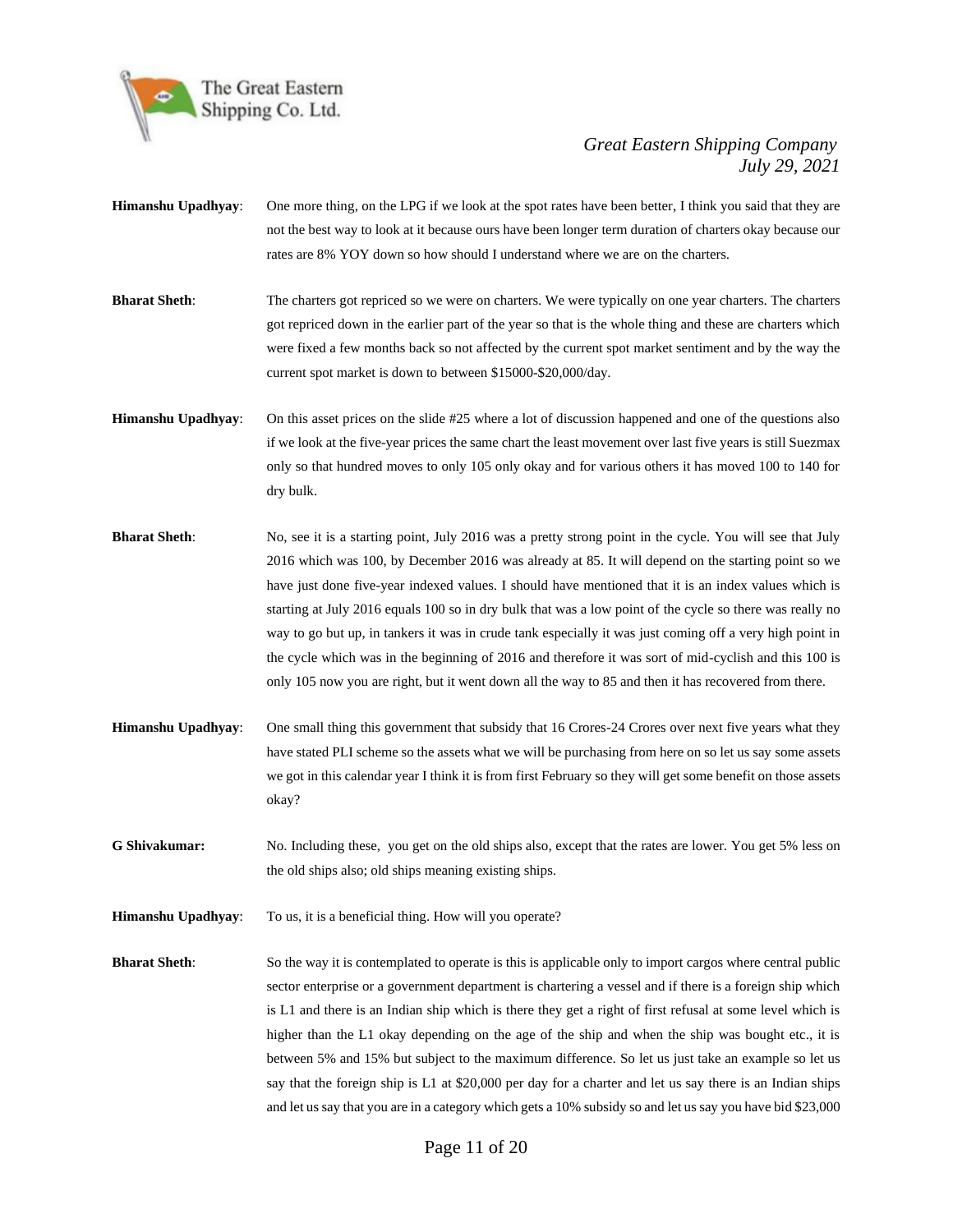

so you will get \$22,000 from the charterer which is a PSU then the government will reimburse that extra \$2000 which that charterer has paid to you. The government will reimburse to that PSU. If you have bid \$21,000 the charter will give you \$21,000 and the government will reimburse \$1000.

**Himanshu Upadhyay**: This will also happen for period charters also so one year duration charter?

**Bharat Sheth**: Yes. Yes it seems so yes, everything We have to wait for the full details to come out for implementation purposes. Let us see maybe there will be further communication, but this is our reading so far.

**Himanshu Upadhyay**: This is only for shipping not for offshore?

**Bharat Sheth**: No. Only for import cargos not even for coastal cargos or exports, only for import cargos. So if you are having a product tanker carrying cargo around the coast of India, this does not apply.

**Moderator**: Thank you. The next question is from the line of Vikram Sooryavanshi from Phillip Capital India Limited. Please go ahead.

**Vikram Sooryavanshi**: Some of the questions have been answered by. Basically what we are seeing is that some of the capacities getting back in the water because of unwinding of storage capacity as well as the last OPEC meeting was also not a very conducive in terms of cut down or the production cuts basically so how is the we are reading in terms of tanker trade market going ahead and what would be the triggers for recovery?

- **G. Sivakumar**: So there are two things one is you may have read that OPEC plus has announced that they will increase supply by 400,000 barrels a day a month starting in August. So on an annualized basis that is really another five million barrels a day coming to be transported on ships, significant amount plus the floating storage is now more or less done. The inventories for your information now are at five year lows, global oil inventories are at five year lows, so there is very little now maybe another one or two percent can add to the supply because there is always an x amount of oil that is held on so there is a natural drawdown beyond which there will be no further drawdown. So we are coming very close to the point and if you read multiple reports across the world from those who dare predict tank of freight rates, everybody now says that things can only go up from here.
- **Vikram Sooryavanshi**: In offshore side obviously you have given a good amount of commentary but looking at the under investment for so many years and also you are also expecting some recovery in medium terms is possible so are we considering some acquisitions or capacity addition in options side or we will still hold on with existing fleet and wait?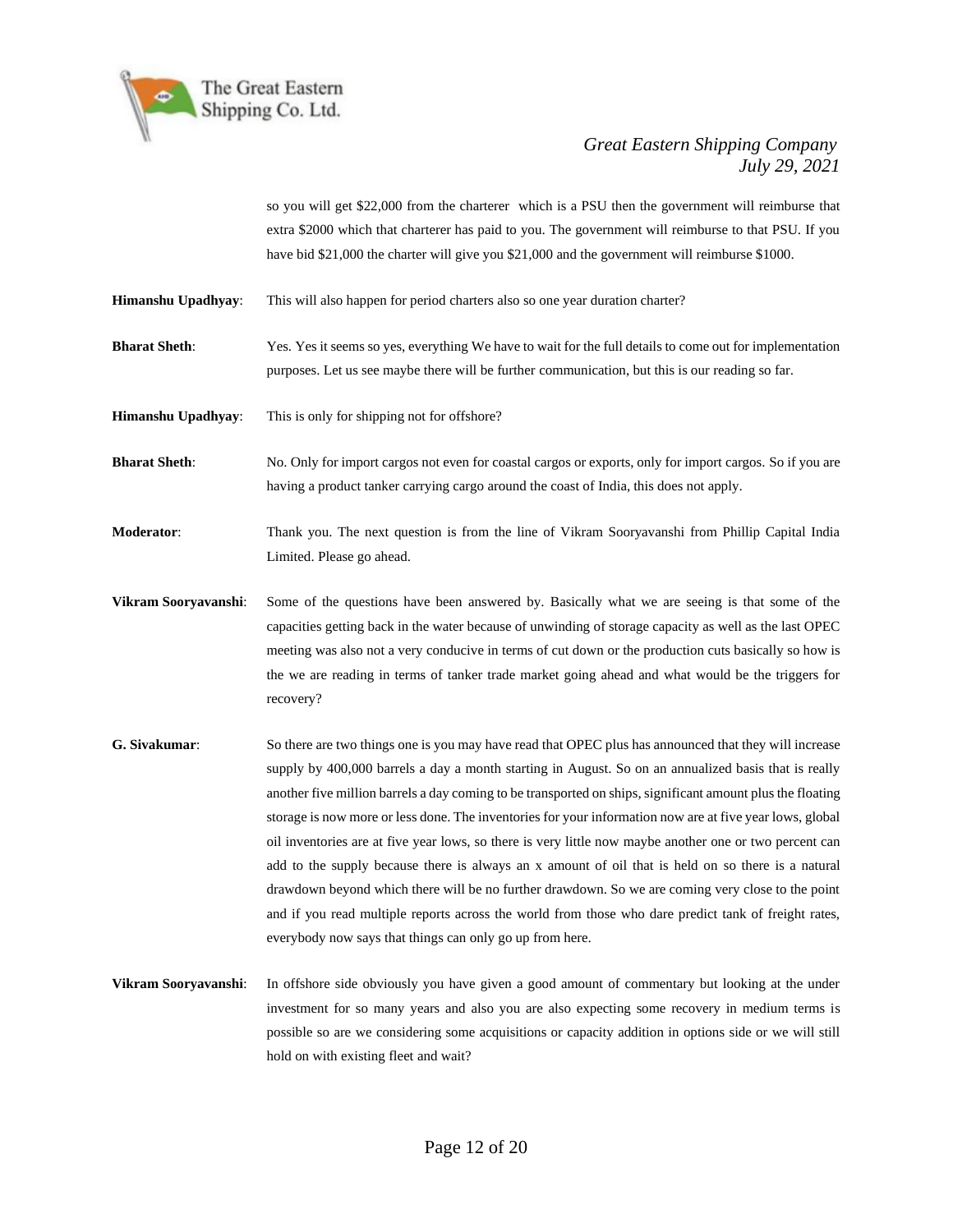

- **G. Sivakumar**: We may look, we may and I repeat the word may look at one or two possible acquisitions but we have not yet taken a decision on it, but the jury is out to that extent. We are still debating internally whether we should wait a bit or whether we should invest something now.
- **Vikram Sooryavanshi**: If you keep aside some risk capital as well as just to take care of the business continuity in case of downturn continues how much kind of or what kind of capex we can afford in shipping right now in terms of many million dollar war chest we have in terms of capex available?
- **Bharat Sheth**: Again you know this is just self-discipline but I guess between shipping and offshore we should be able to undertake in the region of \$300 plus million of capex. This is a moving target right because the longer we wait the more firepower we will have eventually.
- **Vikram Sooryavanshi**: Yes Sir I understand that. The last question sir we do get scrap value in shipping because of steel price and all that and that acts as a huge or bottom part at least in terms of valuation for old ships but in case of rigs do we have any scrap value or like a dismantling and mobilization is too big cost with daily scrap value?
- **Bharat Sheth**: I think it is a good question but in rigs you really do not have that much because it is a lot more machinery, much less steel so and there is a huge cost of mobilization so in rigs typically what happens is it just get cold stacked as the CFO presented and the longer they are out of service the less likely they will ever come back to be used again because to mobilize or to refurbish a rig that has not been in operation can cost tens of millions of dollars and it just becomes a very, very expensive exercise. So consequently, even if it is not scrapped you can take it out of the equation as an asset from the supply side.
- **Vikram Sooryavanshi**: Understood. That was really helpful Sir. Thank you very much.

**Moderator**: Thank you. The next question is from the line of Shivan Sarvaiya from JHP Securities. Please go ahead.

**Shivan Sarvaiya:** Good evening Sir. Two questions from my end. One is on the scrapping so we have seen record low freights and yet no scrapping so I would like to get your thoughts on the possible reasons for the same and your outlook on how this will increase over the next few months? The second one is you mentioned it is on the scrapping part only you mentioned that in the first six months the scrapping was less than 1% of the total tanker fleet. Sir at what level would the scrapping start negating the oversupply in the market? So at what percentage of scrapping would that start negating the oversupply in the market and the third one was on your capital allocation strategy. I think I missed this so if you could just repeat it. Are we looking out for acquiring ships or are we yet gonna be on the sidelines? So these are the three questions from my end.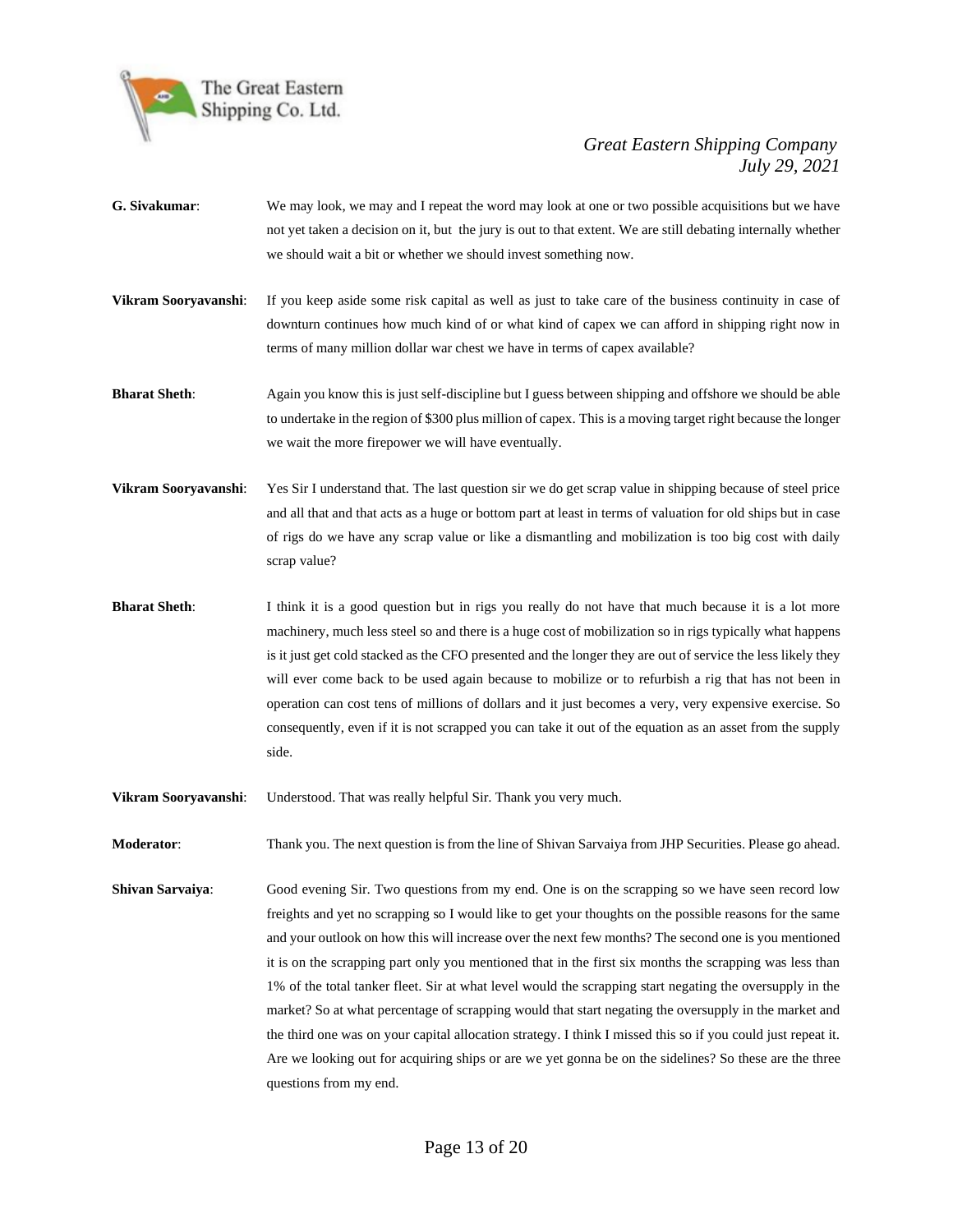

**Bharat Sheth:** The first question? I got the second and third.

**Shivan Sarvaiya:** So the first one was that in spite of about six to eight months of pain seen in the tanker market in terms of freight rates we have not seen the level of scrapping that one would have expected. So your thoughts on the reasons for the same and your expectations on when it would start increasing from where it is currently?

- **Bharat Sheth**: So again I do not have an answer as to when it will increase. Obviously, those who did not scrap in spite of a very, very poor, it is a 31 year low market have obviously benefited right because scrap prices were \$450 a year ago now they are \$600 plus and therefore people who have taken the decision not to scrap as they have got more money on the ship and maybe there are people who believe that scrap prices are unlikely to come down and maybe go up further. So I guess that is the only explanation as to why in such a poor market, people are not scrapping ships. What I do feel is once this EEXI the new regulations come in which is due from January 1, 2023, I think people are going to have no option but to scrap so that i think will accelerate the level of scrapping. Until then people will just regulate on the price of the scrap. So that is at least my view. I could be wrong but that is my view of when people will eventually scrap. What your second question was?
- **Shivan Sarvaiya**: Second question was on at what level of scrapping, you mentioned that currently in the first six months of the year, we have seen less than 1% of the overall tanker fleet being scrapped. So at what percentage would be the oversupply in the tanker market be negated with the scrapping. So would it be 5%, 6% of scrapping, what would that number be in a ballpark range Sir?
- **Bharat Sheth**: As I was saying, it is not overhang of supply. The real issue is demand. And if you see the demand, the crude oil demand, the trade is down by 10%. Now if OPEC plus sticks to what they have said, which is additionally providing 400,000 barrels a day per month for the next 12 months, that is going to bring in 5 million extra barrels to be moved by ships. So, it is not a supply challenge at all. It is only a demand issue now. So, whether ships get scrapped or not scrapped, once demand kicks in, you will see a meaningful move in the tanker market.
- **Shivan Sarvaiva:** So the question was on the capital allocation capex part, I think, I missed that. So, the question was that are you going to be looking out for vessels or you would be preferring to stay on the sidelines?
- **Bharat Sheth**: So where prices are today we will stay on the sidelines. We will obviously keep looking and hoping again to see that asset values correct, they may not and if they do not then we will be on the sideline.
- **Shivan Sarvaiya:** That is it from me. Best of luck for the coming quarters. Thank you.
- **Moderator**: Thank you. Our next question is from the line of Raj Kumar an individual investor. Please go ahead.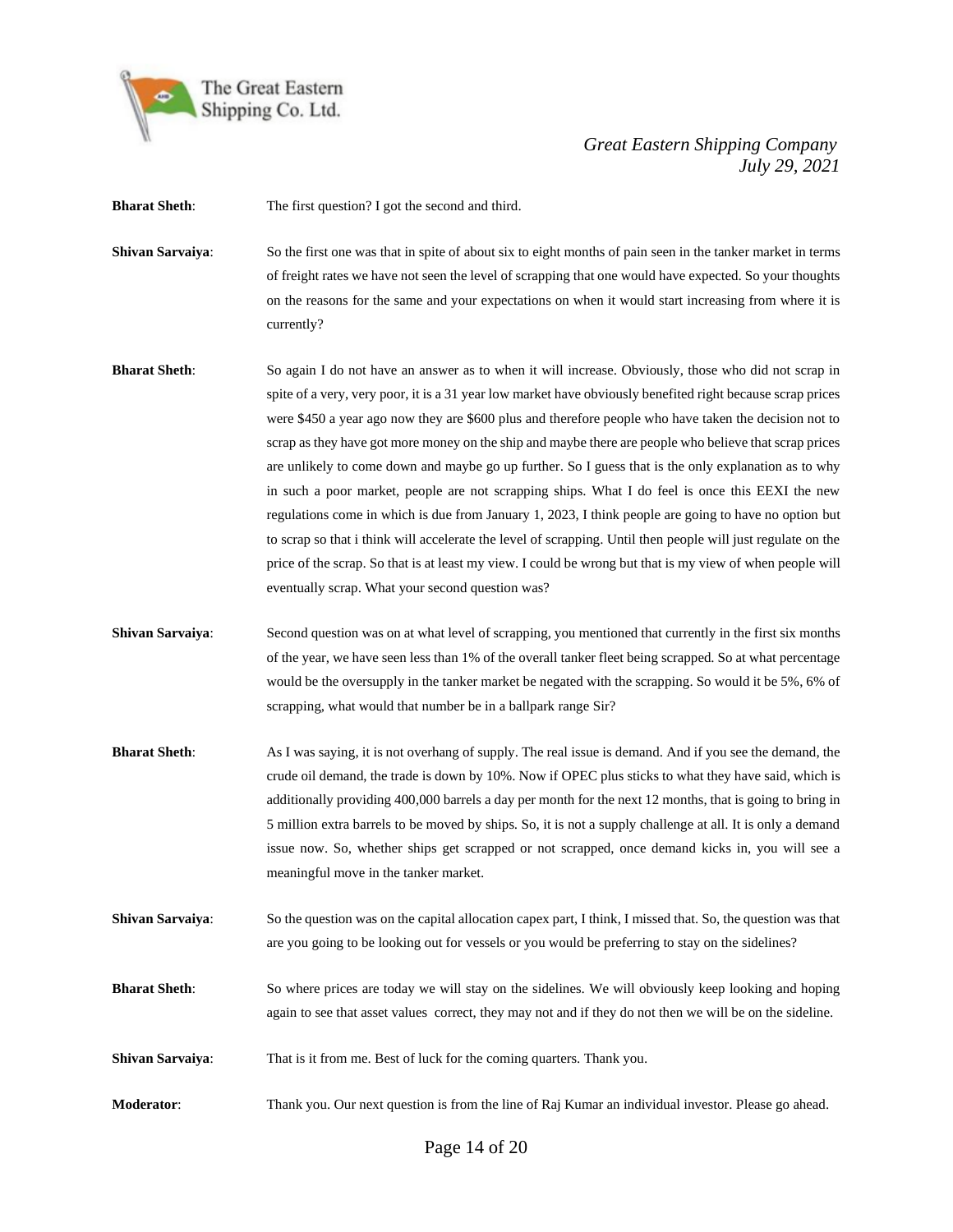

- **Raj Kumar:** I have a couple of questions. Sir first on the asset prices you know you just said that the prices are very sticky and you are not encouraged to buy at this level so I just wanted to know what is driving the prices today. Is it the steel price or is it the freight market or what exactly is right or the interest rates and you know the connected question do you expect the freight markets to kind of tone down and that is why you are waiting you know on the assumption as the price will come down? Basically I want to know of these three factors which one do you think will pull the prices down? The second thing why are we not you know capitalizing on this opportunity by either by selling some of our tankers or by scrapping it? That is my first question.
- **Bharat Sheth**: You have talked about asset prices as you know the one sector where we are very surprised at the strength of the asset price is in the crude and the petroleum product sector because that is the one sector where earnings have now for the last eight months been at operating cost and it has been the lowest eight month consecutive period in the last 31 years so that sector has clearly surprised us and I mean these are just guesses right. There are multiple reasons why asset values have not dropped. One, is that at the older end scrap prices have moved up considerably and that is underpinning the value of older ships. At the higher end, at the more modern end new building prices have gone up considerably for two reasons; one it is driven by a huge upsurge in raw material costs particularly that of steel and also we have seen a huge ordering on the container side. So shipyards are getting a lot of business in a sector that is then taking away capacity from shipyards building crude oil tankers or product tankers. So on one hand, you have got new building prices going up which is supporting the value of the modern tonnage, on the other hand you have scrap prices going up which is supporting the value of older ships and also you have huge liquidity in the market, which is supporting every asset class globally. So every commodity in the world now is at a very high point. So if interest rates remain where they are which are at multi-decade lows and if the liquidity continues and when I say liquidity I mean dollar liquidity then I suspect it is going to be very difficult to see a downward correction in asset prices and then I think the only thing we can do is wait patiently until one of these things reverses and the one thing that can reverse quickly is withdrawal of dollar liquidity and a possible rise in US interest rates and if that happens then you could see a downward correction in asset values. As far as dry bulk and gas is concerned, asset values are supported simply because earnings have gone up very sharply and the current yield on some of those assets ranges from 20% to 50% in dollars so with that strength of current yield, there is just no chance of asset prices coming down.
- **Raj Kumar**: Thank you Sir. Actually, my question is why are we on the sidelines either we should be a buyer or a seller, so I mean if you are saying if you are on sidelines do you which means that you expect the prices to further go up and that is when you want to sell or you know if you could just give more color on that?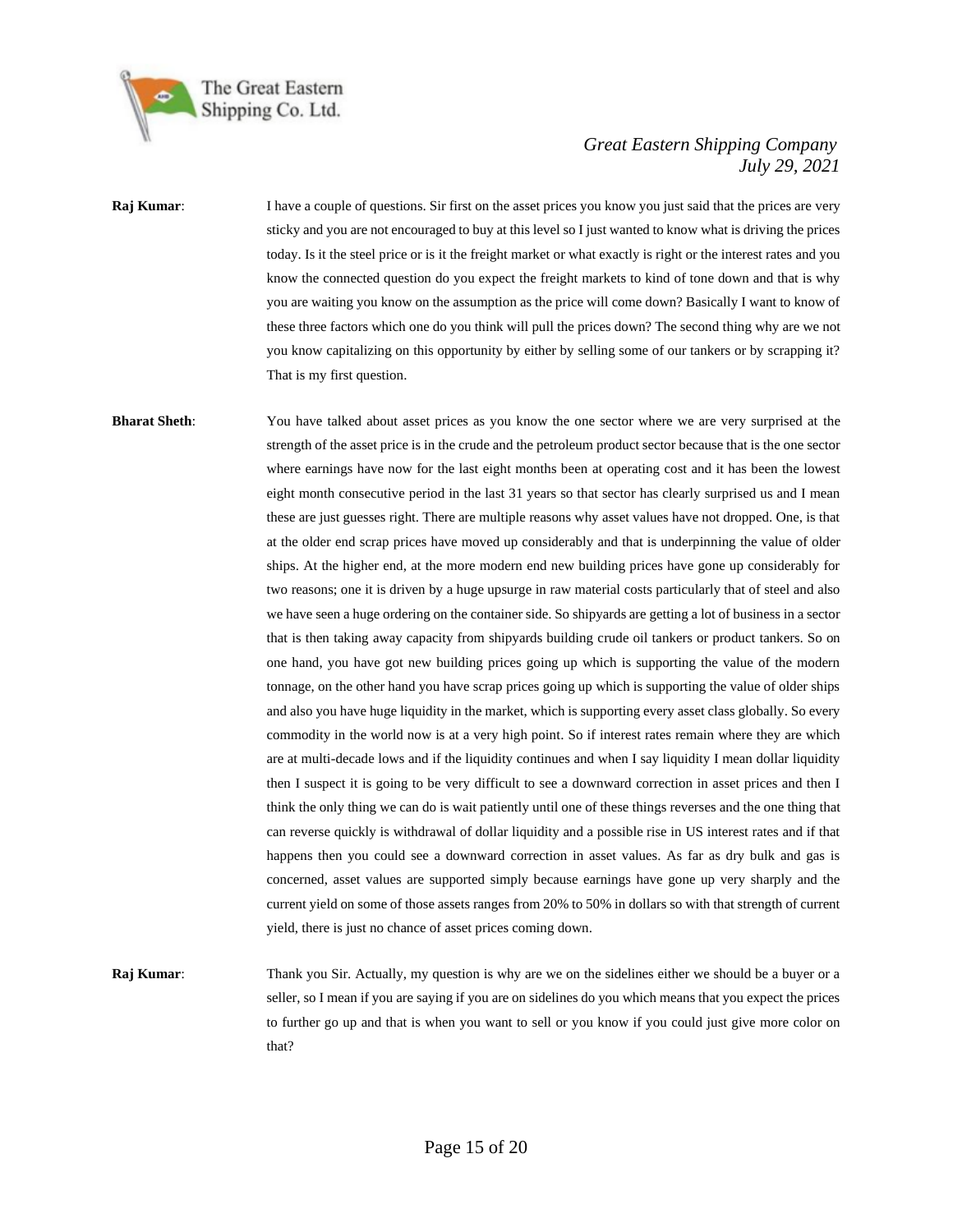

| <b>Bharat Sheth:</b> | I do not think that necessarily it is wise always to be a buyer or it is wise always to be a seller. There<br>are times when you are best served being on the sideline and we will wait for I mean we may sell first<br>and buy later, so we have certain price targets at which we will sell ship particularly the older ships<br>because if scrap prices were suddenly to reverse those ships will drop very sharply in value. So yes, we<br>will look at opportunities to sell older ships as far as would we sell modern tonnage? We would be<br>reluctant to sell modern tonnage, but if prices again keep going up we will have to have a very hard<br>look and maybe even sell some modern ships, but we will do it carefully. Obviously, we do not want<br>to leave too much money on the table when we sell. So we try and optimize just like we try and optimize<br>our buy decisions, we also wish to try and optimize our sell decisions, but there is nothing wrong with<br>being on the sideline.                                                                                                                                                                  |
|----------------------|----------------------------------------------------------------------------------------------------------------------------------------------------------------------------------------------------------------------------------------------------------------------------------------------------------------------------------------------------------------------------------------------------------------------------------------------------------------------------------------------------------------------------------------------------------------------------------------------------------------------------------------------------------------------------------------------------------------------------------------------------------------------------------------------------------------------------------------------------------------------------------------------------------------------------------------------------------------------------------------------------------------------------------------------------------------------------------------------------------------------------------------------------------------------------------|
| Moderator:           | Thank you. The next question is from the line of Jayesh Gandhi from Harshad H Gandhi Securities<br>Private Limited. Please go ahead.                                                                                                                                                                                                                                                                                                                                                                                                                                                                                                                                                                                                                                                                                                                                                                                                                                                                                                                                                                                                                                             |
| Jayesh Gandhi:       | My first question is in one of the slides you explained in chart how the price of ships is moving up while<br>the freight rate on crude and product tankers have been coming down in your opinion how far this<br>disconnect can continue or do you see this should correct in near-term? I mean the freight is moving up<br>or maybe after COVID, once COVID insignificantly resides in Asia                                                                                                                                                                                                                                                                                                                                                                                                                                                                                                                                                                                                                                                                                                                                                                                    |
| <b>Bharat Sheth:</b> | So I think again you know we have been wrong in the fact that we did not expect crude oil prices to be<br>as strong as they currently are especially with eight months of owners only earning operating costs, but<br>at this stage, my bet I probably would take is that asset values are unlikely to come down in the short<br>term, if earnings remain this weak let us say for the next 6 or 12 months which again I do not expect<br>they will I think we have seen the worst behind us and earnings are likely to improve then I guess that<br>asset values you may not see poor earnings for the next you know 6 or 12 months. If however for any<br>reason let us say this COVID situation gets worse again globally and the demand for oil just simply<br>does not pick up then it is possible that asset values may come down but I think the one issue on which<br>asset prices will come down or more likely issue is if interest rates in the US were to go up and some<br>of the liquidity which we are seeing if that were to withdraw then you might see a global correction<br>across the commodity basket and you know shipping is just another one commodity. |
| Jayesh Gandhi:       | So my next question is which segments do you see the fleet size globally increasing? I mean is its crude<br>product, LPG, bulk carrier and what will be our strategy in future? I mean while buying the ships?                                                                                                                                                                                                                                                                                                                                                                                                                                                                                                                                                                                                                                                                                                                                                                                                                                                                                                                                                                   |
| <b>Bharat Sheth:</b> | The one on which we are seeing again you have got to go up to 2023 because shipyards are now more<br>or less committed till 2023. So over the next two years the biggest supply overhang is going to come in<br>the LPG sector and in the container sector. Now we are not in the container sector but that is where we<br>see a huge overhang, people have gone you know sort of pretty crazy ordering container ships and also<br>a lot of gas carriers have been ordered. That is where i see the overhang. I do not see any overhang in                                                                                                                                                                                                                                                                                                                                                                                                                                                                                                                                                                                                                                      |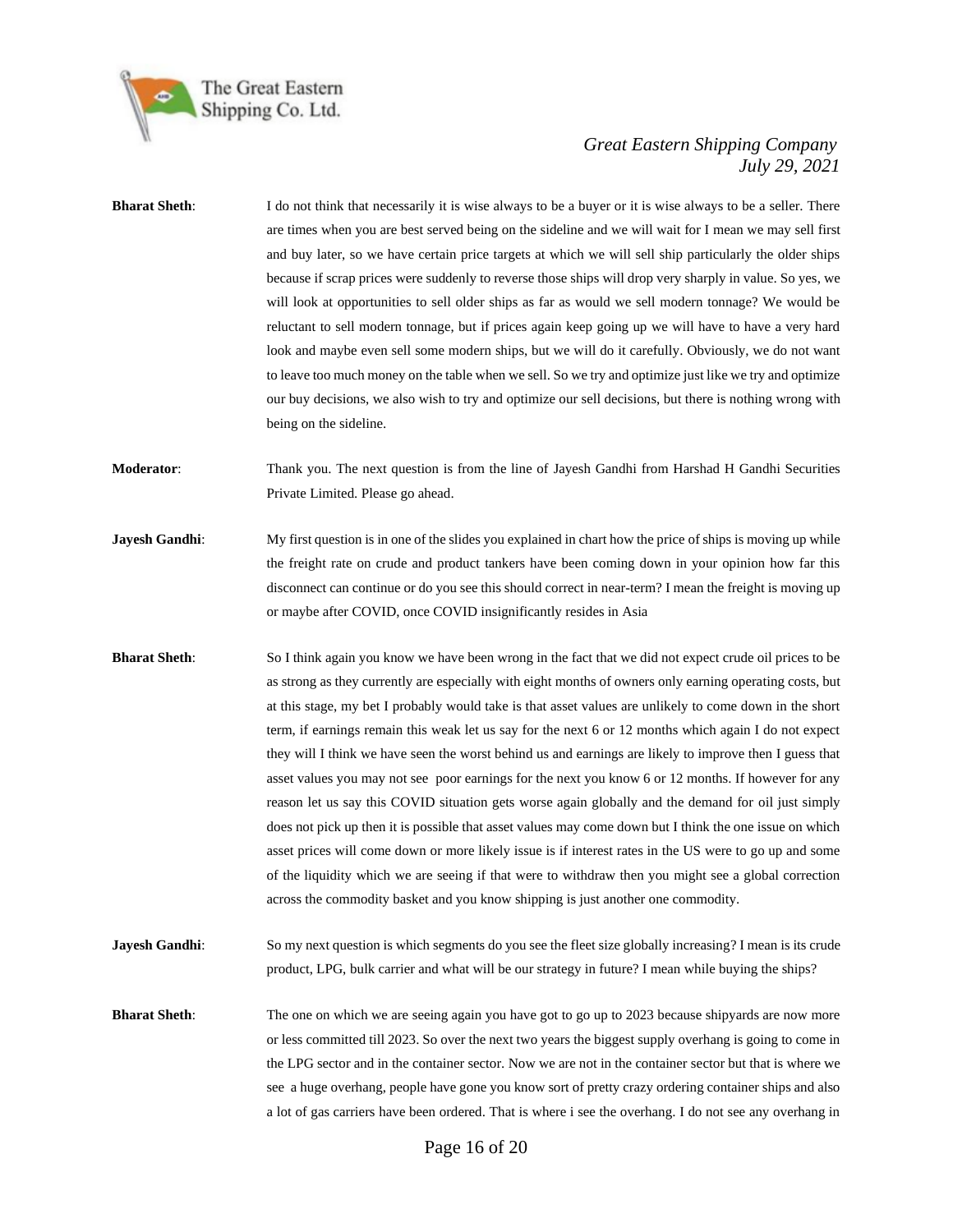

crude or products or a dry bulk and as far as our strategy is concerned as I have often said if we have to remain on the sideline we remain on the sideline, sadly I cannot say for how long we need to remain on the sideline, but what it will mean is that we keep deleveraging the balance sheet, keep building our firepower, so whenever the opportunity presents itself we will be able to do significant capex and you know in the long term this will really serve us well. In the short term and you know in a company's life one two years is short term. So in the short term it may look painful but trust me that as you know asset prices will correct and as and when they do we hope you are the only person standing.

**Jayesh Gandhi:** So by strategy what I mean since the world is moving towards non-fossil are we still open to buy crude and product tankers?

- **Bharat Sheth**: Yes absolutely at certain price points. Absolutely because see the world is not going to go to zero right so I think as we have seen it is possible that the peak demand for fossil fuels may be done, some people of course believe that you will see one last hurrah as it were but bit by bit, the demand will come off but it is not going to zero so there will still be considerable trade in fossil fuels. If you remember everybody had written off coal five years ago. I do not know if you recollect that story. Coal was the most polluting commodity and everyone,, if you read any international publication or even domestic publications, they said coal is done. It is finished and we are now seeing five years later coal at a multiyear high. So you know never try to second-guess what the market's going to do.
- **Jayesh Gandhi:** Last question in what territories we actually rent out our assets? Are we renting it across the world or it is specifically in particular territories?
- **Bharat Sheth:** No. We trade across the world.
- **Jayesh Gandhi:** That is all from my side. Best of luck for the future.

**Moderator**: Thank you. The next question is from the line of Pushkar Jain from Joindre Capital Services. Please go ahead.

**Pushkar Jain:** Basically because of the increase in the asset prices as our NAV has gone up and there is a discount between the substantial discount between the enterprise and the NAV now do we consider buyback at some point because of the growing disconnect?

**Bharat Sheth**: It depends. So there are two issues here. One is if the disconnect keeps mounting it is always an option available to us but you must remember that by introducing a 22% tax on buybacks, buyback is now a lot less efficient than it used to be before the tax got loaded. We are hoping that at some point the government may reconsider, not imposing this tax on buybacks because eventually all we are doing is returning money to the shareholders and we think it is very unfair that there should be such a significant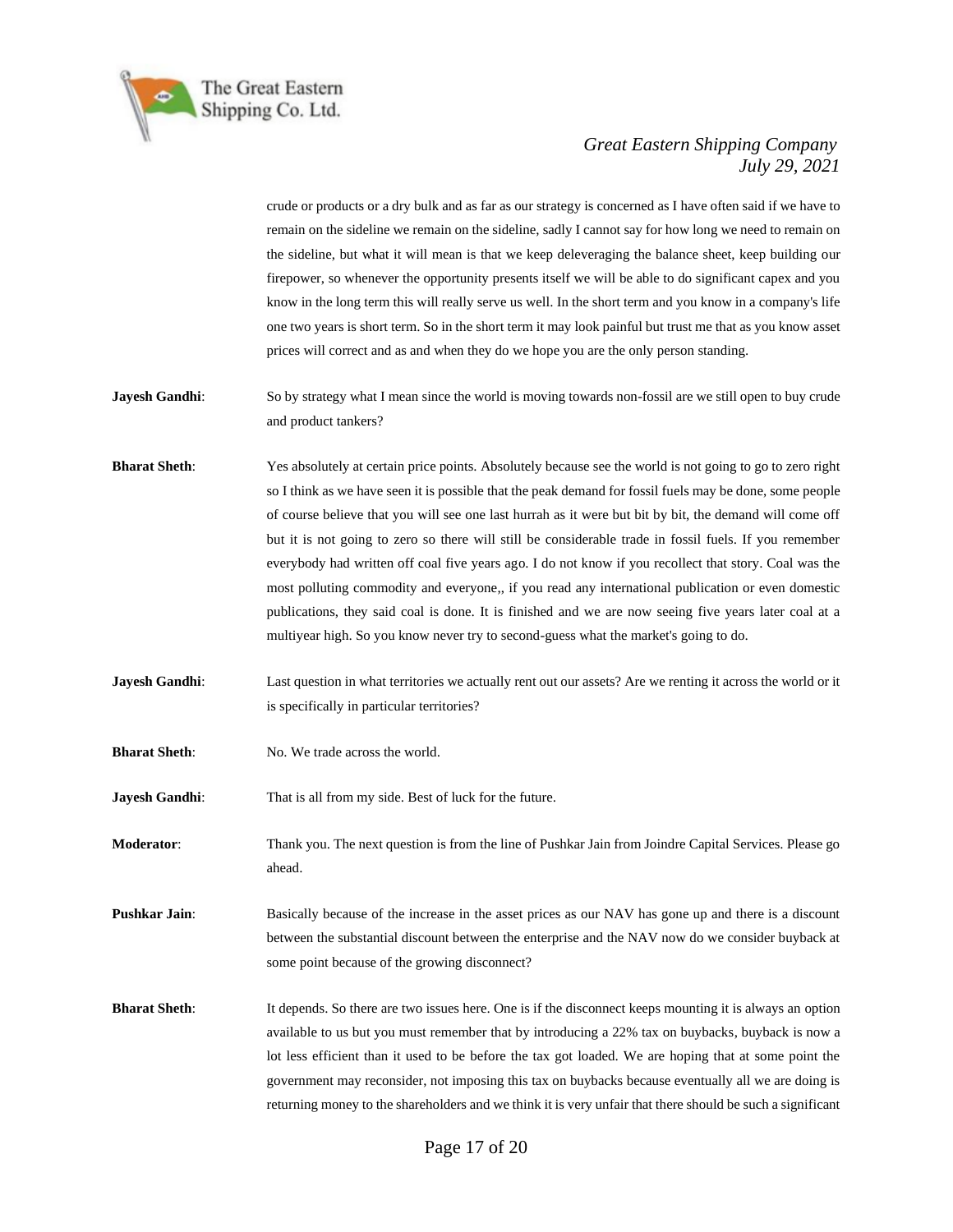

tax on it. In fact there should be no tax on it. There never used to be and there never should be. So we will wait and watch and we will keep seeing where we lie in terms of net asset value.

**Pushkar Jain**: Thank you.

**Moderator**: Thank you. The next question is from the line of Samraj N from Dwarka Share Brokers Private Limited. Please go ahead.

- **Samraj N:** Good afternoon gentlemen. This particular question I am asking you since you have been considering whether to be on the sell side or on the buy side for in the S&P market so this with reference to this one question was I had attended a marine money conference a few weeks back and Randy Givens from Jeffries. He had asked this particular question to the owners that is Thanos Shipping, when you consider a purchase or a sale what sort of an EV to EBITDA is your multiple consideration when you think of secondhand vessels?
- **Bharat Sheth**: What we are targeting is somewhere between over a three to five year horizon, we should have a 90% confidence you can never be 100% sure but we should have at least a 90% probability of earning somewhere between a 10% and 15% unleveraged dollar return over three to five years. So obviously not on the day you buy the asset. And this is basis our current cost of debt, so we are able to raise debt I think I mentioned it earlier at around 3.5% at the moment. Now and therefore we are okay even if we got a 10% return because it is still creating a significant spread over the cost of debt so somewhere between 10% and 15%.
- **Samraj N:** So would our calculation be right if that you would be comfortable with EV to EBITDA multiple of 7.6 on the vessel when you consider a buy or a sell? About 7.6% would be again ballpark
- **Bharat Sheth**: But you know we do not look at EBITDA as much because we do not know what it is going to be. So what we look at is just historically where asset prices have settled, and historically so long as you know buying a certain price point and if you see all the acquisitions we have done I do not know if you were part of the call when the CFO gave us some numbers, but having invested a little over or just under \$600 million since 2016 we have averaged close to 17% dollar returns on unlevered capital, which really you know I should not be saying this but it really is a wonderful performance and this is a inspite of the fact that tankers are not at very high price point.
- **Samraj N:** Appreciate but if you could just sort of give a number on that what I considered 7.6% or it will be in some way.
- **G. Sivakumar**: I would just like to jump in here. See we do not look at it as EV/ EBITDA. We are looking at it as an IRR. Yes you can convert your EV /EBITDA but remember that we have to consider, you can just put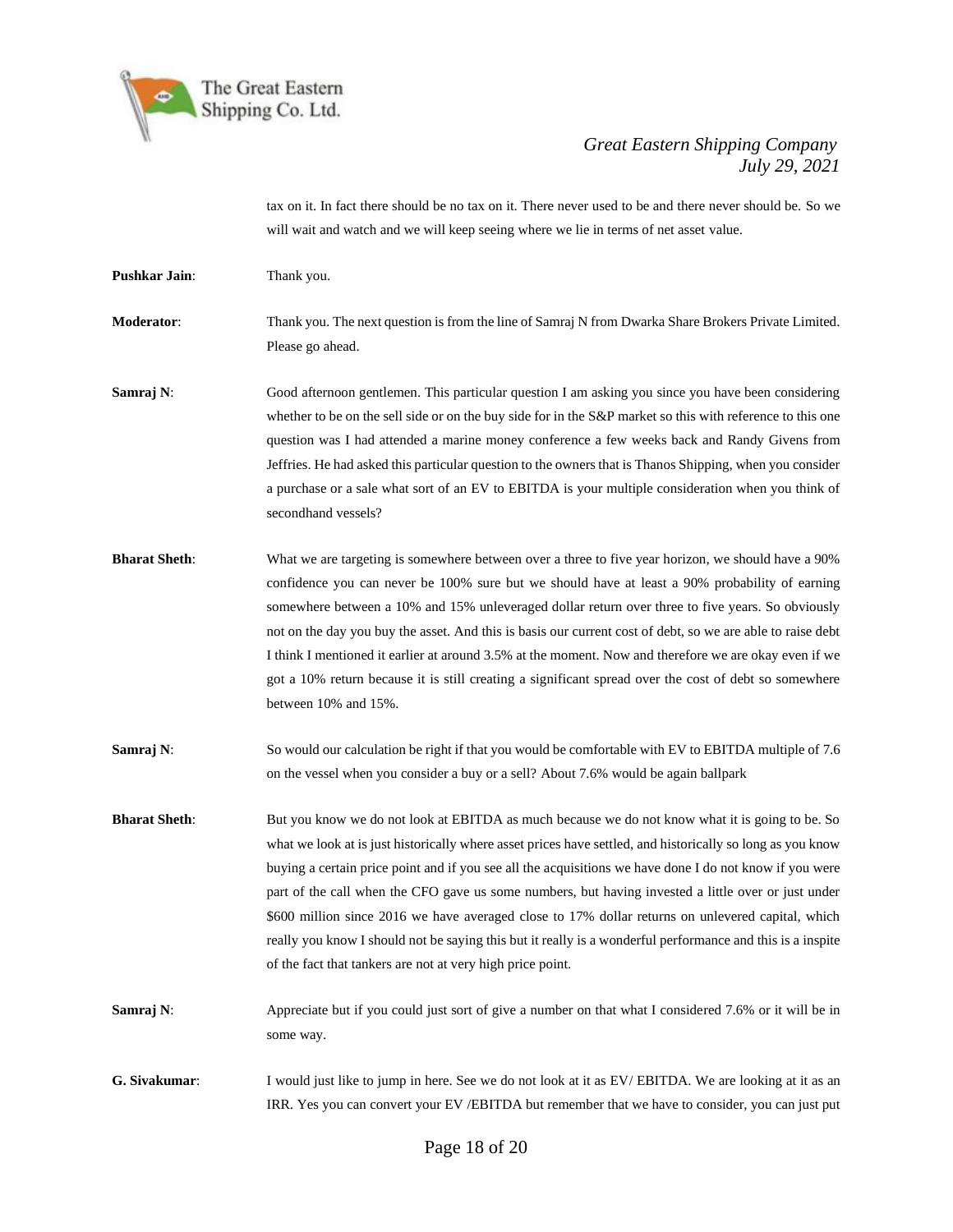

a multiplier on this and say therefore 15% and therefore EV to EBITDA 100 by 15 is 6.6% but it is not so you have to recognize that there is a depreciation of the asset possibly as well or there could be an appreciation of the asset so when we buy the ship, we are also pricing in that when we are looking at the IRR. The EV to EBITDA does not look at what happens to the price of the ship and you mentioned Thanos and because you mentioned Thanos it is a container ship company maybe that is yes and maybe the EV EBITDA is based on a long-term charter so it is a very different model from ours.

**Samraj N:** But you think that Great Eastern definitely at sub 5 EV to EBITDA is definitely under par for the course, correct?

- **Bharat Sheth**: No. Not necessarily. So, let me take you back to 2005,2006, 2007 and 2008 when we had the super cycle in shipping, lot of people bought assets with an EV EBITDA of 6%, so this is in the super cycle right because your EBITDA was very strong and therefore people went and bought assets at an EV EBITDA 6% and 7% and then they got wiped out. They just went into bankruptcy. So that is one reason why we do not like to follow that principle. We do not look at it at all.
- **G. Sivakumar**: Let me just put one point to you among the best investments we did was buying two resale bulk carriers in April 2016. At that time, we bought them at a very, very low yes there was no EBITDA basically we bought them at 25 times EV EBITDA because there was no EBITDA. So it is like that because we buy when the markets are so bad that there are no earnings and we are expecting to make it up on the earnings going up and on the price of the asset therefore going up as well. So it is a very different model to a container ship company which is doing long-term charters. So we cannot force that you know their formulas onto our business model.
- **Bharat Sheth**: But here even when we I mean just to digress for a second you had very low EV EBITDAs in the drilling side when rigs were selling at \$200 million you had five-year charters at huge numbers and you had a very low EV EBITDA then but lots of people have gone bankrupt following that model. So we do not think it is a sensible way to run the business long term.
- **G. Sivakumar:** I do not know where the person was asking the questions has gone.
- **Moderator**: We have lost the connection. That was the last question in queue. I will now have the floor to Miss Anjali Kumar, Head of Corporate Communications at the Great Eastern Shipping Company Limited for closing comments.
- **Anjali Kumar:** Good evening everybody. Thank you so much for joining us this evening and as usual we will be putting up the transcript on our website shortly both the written one as well as the audible transcript. Do have a look whenever you would like and feel free to reach out to our team for any other clarifications that you may want. Thank you so much.